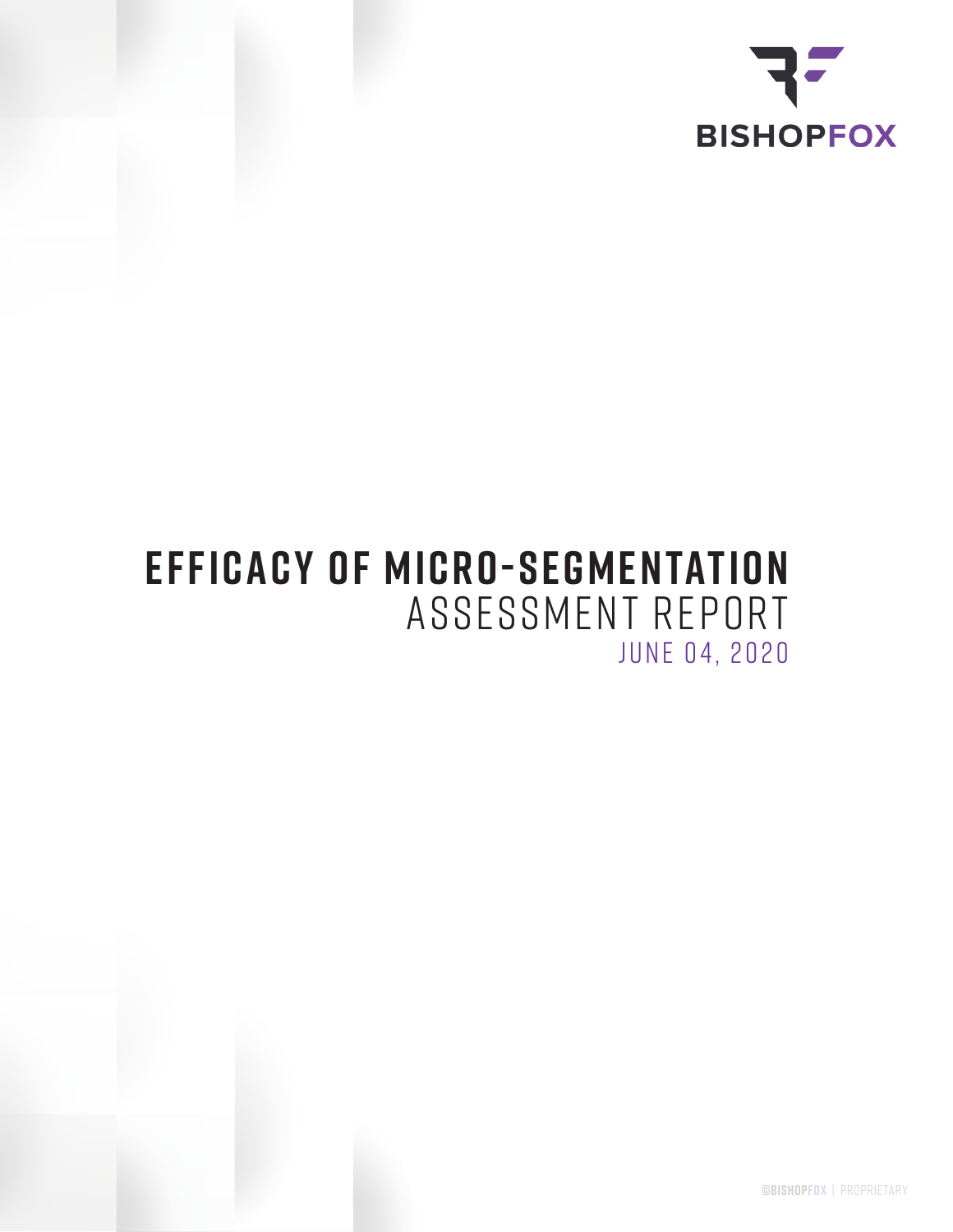

### **Bishop Fox Contact Information**

+1 (480) 621-8967

contact@BishopFox.com

8240 S. Kyrene Road Suite A-113 Tempe, AZ 85284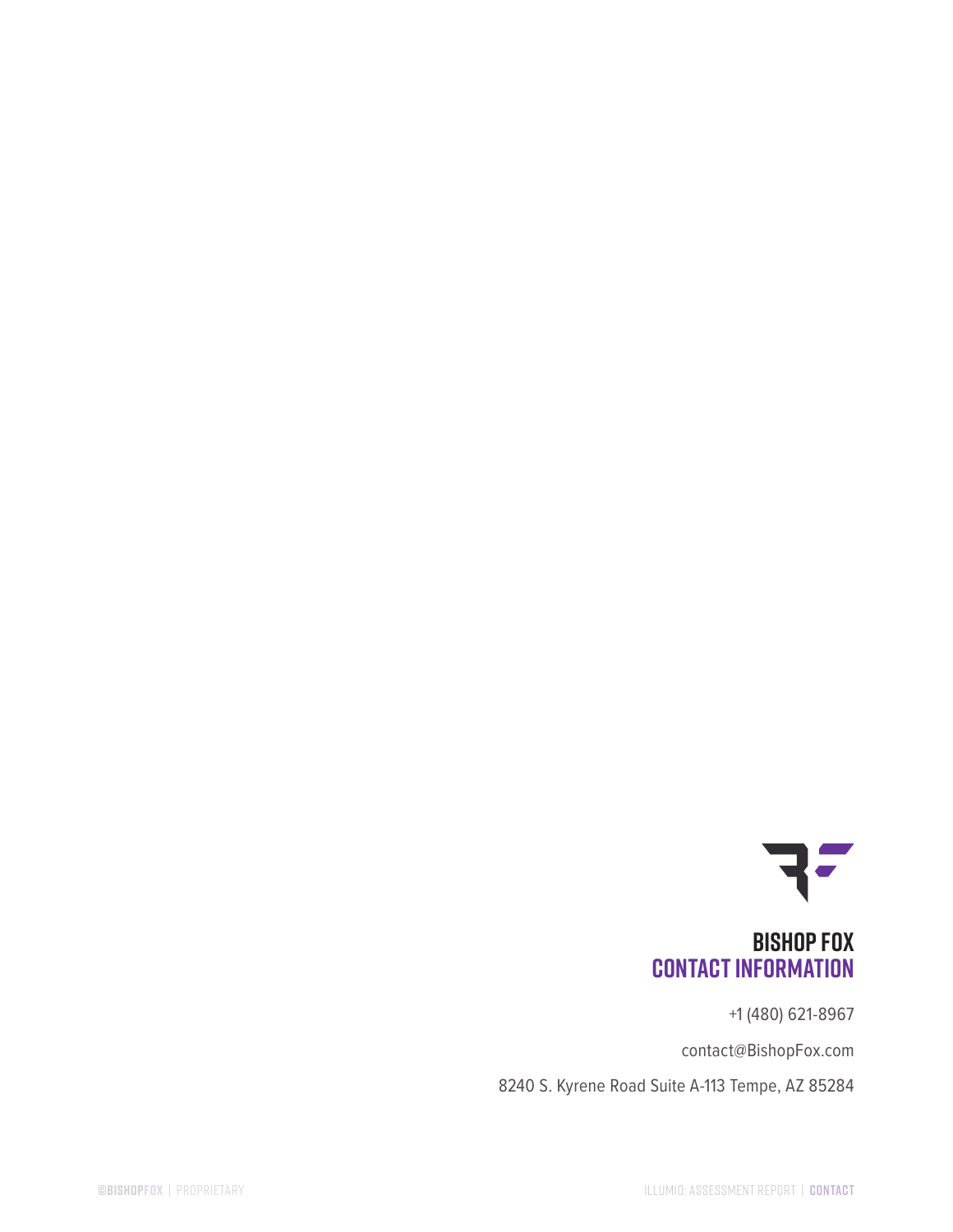# **TABLE OF CONTENTS** EFFICACY OF MICRO-SEGMENTATION

### **EXECUTIVE REPORT 01**

- Project Overview 01
- Summary of Testing02

### **Assessment Report 06**

- Test Environment & Policies06
	- Methodology11
	- Test Results12
	- Conclusions25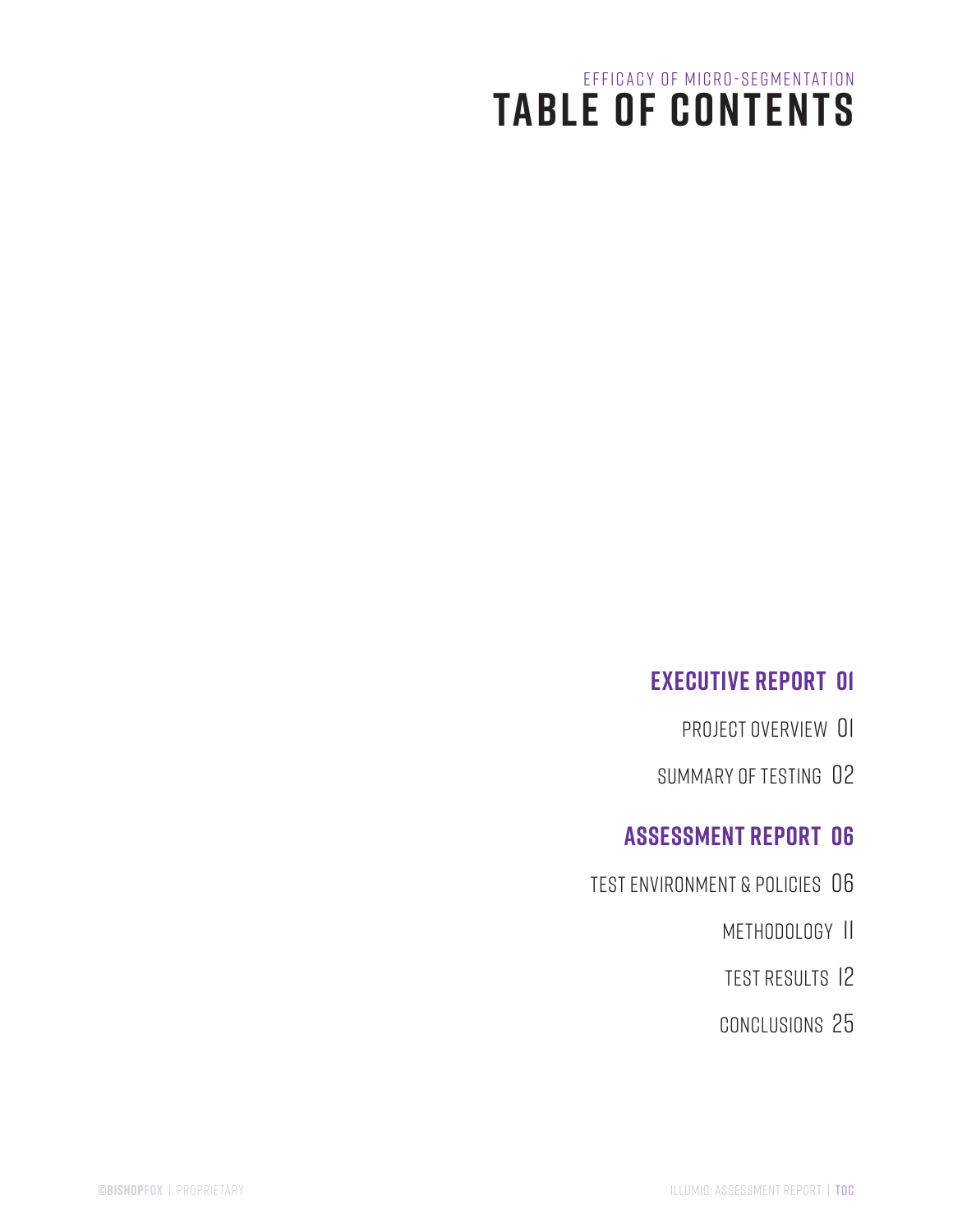### **Project Overview**

Illumio Inc. engaged Bishop Fox to measure the effectiveness of micro-segmentation using the Illumio Adaptive Security Platform (ASP) as a control in limiting lateral network movement. The following report details the findings identified during the course of the engagement, which started on March 16, 2020.

### **GOALS**

- Create a repeatable testing methodology that can be leveraged by third parties looking to replicate testing in their own environment
- Record time required to reach the trophy in each use case test
- Review the level of detectable network traffic generated as a result of increased micro-segmentation
- Determine the overall efficacy of micro-segmentation as it relates to the generation of detectable events and time investment required for an attacker to traverse the network

### **abstract**

Attackers spend a great deal of time on lateral movement during a breach — as they surf a network, attempting to find the 'trophies' they are after — and networks with little or no control over this movement provide an easy pathway for an attacker to their intended target. This means that once an adversary enters a network through a beachhead, a weak or insecure target used as a launching point (be it an endpoint, a workload, a server, etc.), they act as a burglar in a building where all the doors are open, calmly moving from room to room, picking up anything of value.

Lateral movement is also why malware and, in particular, ransomware can have such a crippling effect on an entire organization. All high-profile ransomware attacks exploit that same freedom of lateral movement around the network in order to spread at a devastating pace and bring a network to its knees.

Zero Trust, and specifically micro-segmentation as a capability in a Zero Trust security framework, is focused on hindering this freedom of lateral movement. Micro-segmentation forces attackers (and malware) to work harder and smarter. In the best case, micro-segmentation can nullify the threat, and in the worst case, all that increased activity leads to increased opportunity for detection by the defender.

### **SCOPE**

**Illumio ASP platform**

#### **DATES**

03/16/2020 *Kickoff*

03/23/2020 – 04/08/2020 *Active testing*

05/12/2020<br>Report delivery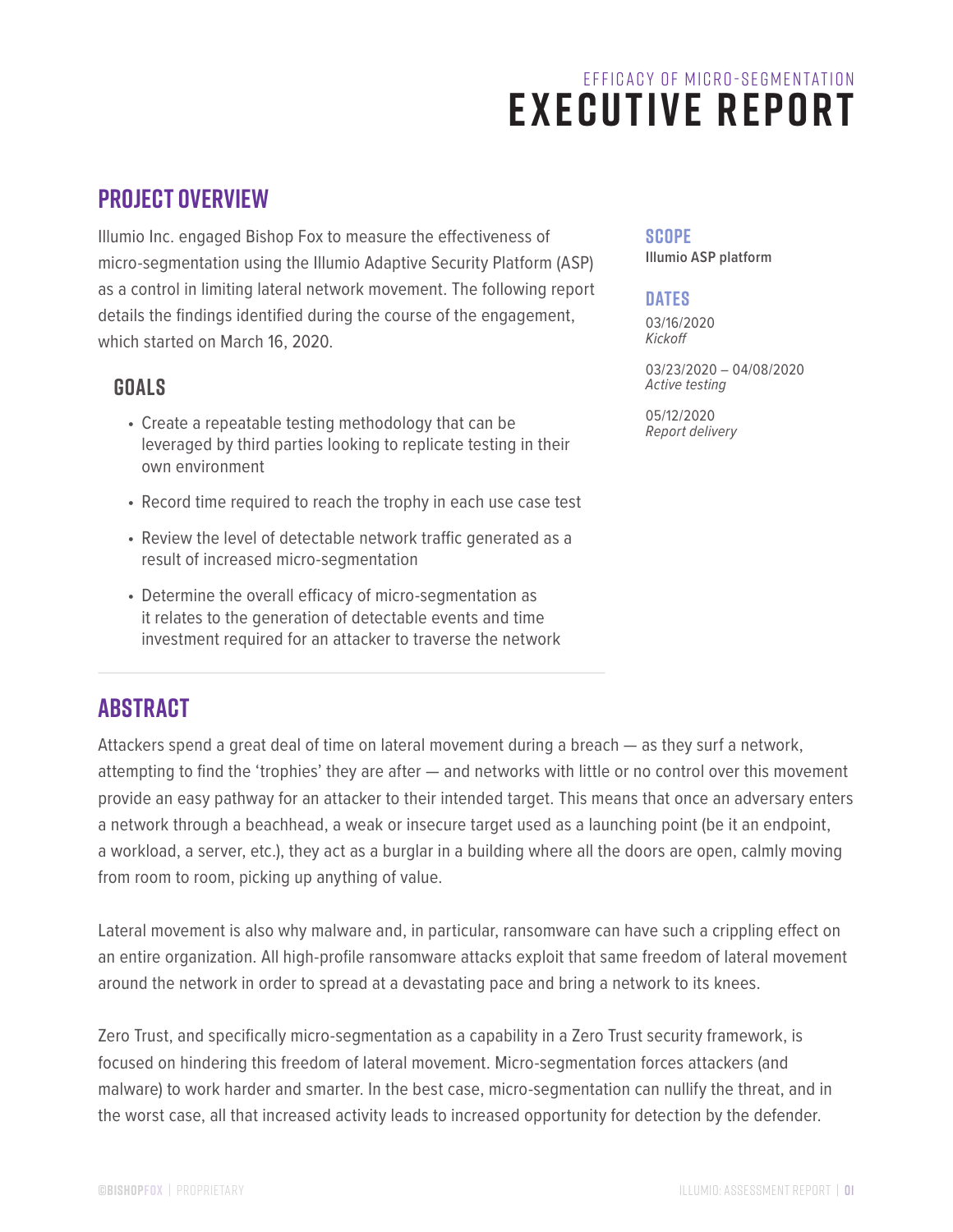**It is widely understood that micro-segmentation controls hamper lateral movement, but by how much? How effective are various types of micro-segmentation policy in thwarting an attacker, and do they force any changes in behavior? This is precisely what this assessment looked to measure.**

The results of this engagement highlighted the importance of implementing micro-segmentation in real world environments. Overall, the team identified that the time needed to gain access to sensitive information (i.e., obtain the "crown jewels") increased quantifiably as more strict microsegmentation controls were enabled on the tested environments, showing a clear, measurable benefit by forcing the attacker to exhaust more time in order to access sensitive information and resulting in the generation of more detectable events, providing a blue team with a better opportunity to detect the attack.

### **Summary of Testing**

The assessment team performed a succession of attack simulations on network environments created by Illumio to measure the effectiveness of the product's micro-segmentation controls against a series of attacks.

#### **To perform the measurements, the team retained the following indicators prior to the start of the testing activities:**

- Time for an attacker to obtain the "crown jewels" (referred to as *Time to Completion*)
- Number of hosts/workloads identified on the network
- Number of services identified on the network

#### **The team ran attack simulations in Illumio-controlled environments, which possessed the following properties:**

- All workloads had the Illumio VEN agent installed and were paired with the Management Platform (the Policy Compute Engine or PCE)
- The workload size was identical for the first four tests
- Two tests were repeated with higher workload sets to determine the impact to the Time to Completion metric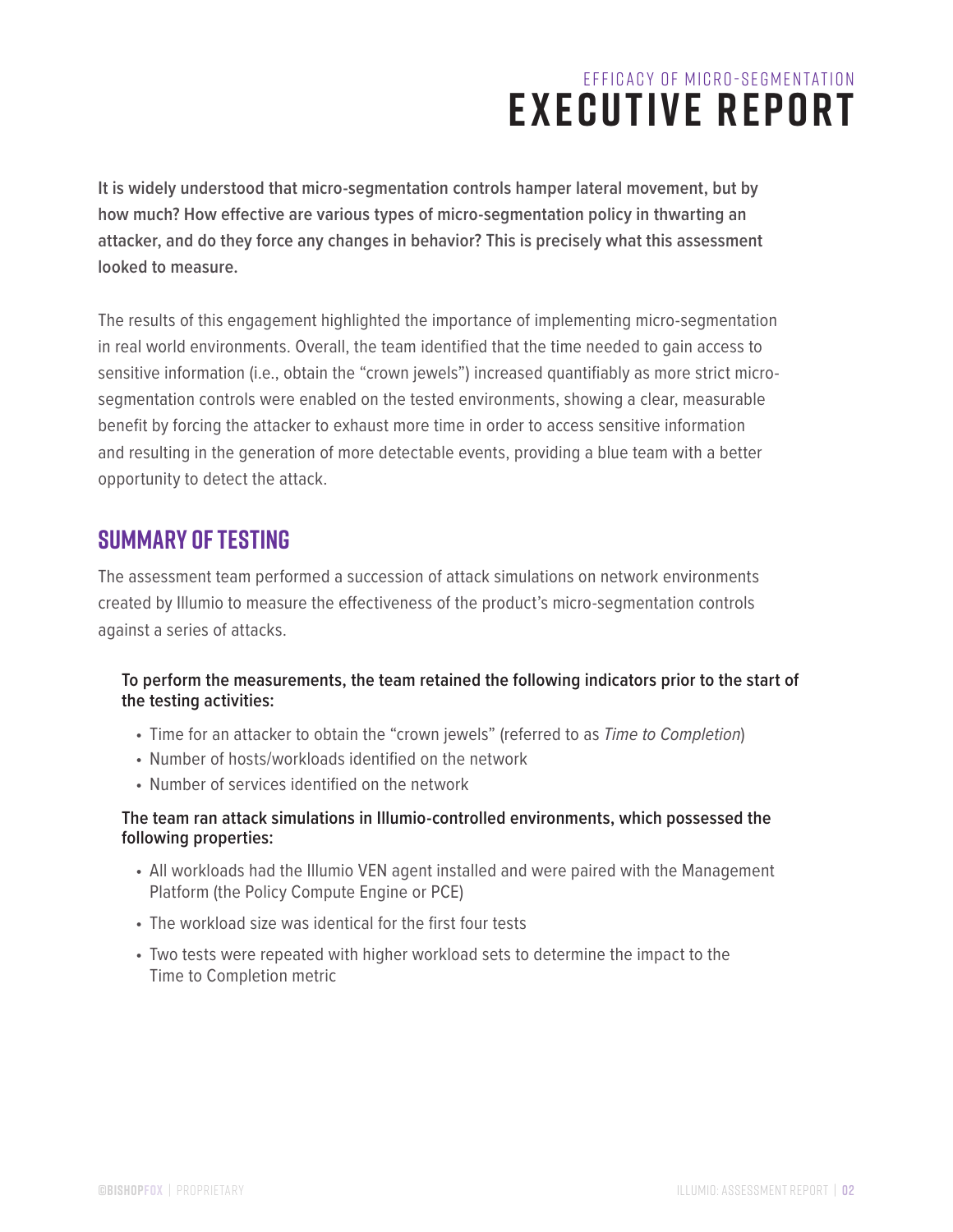#### **To obtain meaningful measurements, four test cases were defined:**

- **• Control Test:** Represented a flat network with no segmentation.
- **• Use Case 1** Environmental Separation: Production workloads can only communicate to other Production workloads, Development workloads can only communicate to other Development workloads.
- **• Use Case 2 –** Application Ring Fencing: Workloads associated with the same application and within the same environment can communicate with each other - e.g., Ordering Application / Production workloads can only communicate to other Ordering Application / Production workloads.
- **Use Case 3** Tiered Segmentation: Workloads associated with a specific tier within a specific application and environment can communicate with each other – e.g., Web Tier / Ordering Application / Production workloads can only communicate to other Web Tier / Ordering Application / Production workloads.

In an attempt to limit bias during the testing, the assessment team was not made aware of the policies implemented for the different use cases (except for the control test, which was representative of a flat network and had no micro-segmentation policy applied). The micro-segmentation policies implementation details are described later in this report.

For the attack simulations, the assessment team developed a methodology based on the main components of the MITRE ATT&CK® framework, in an attempt to map their activities against documented Tactics, Techniques, and Procedures (TTPs) used in real world scenarios. The details of this methodology can be found in the Methodology section of this report.



### **TIME TO COMPLETION IN HOURS**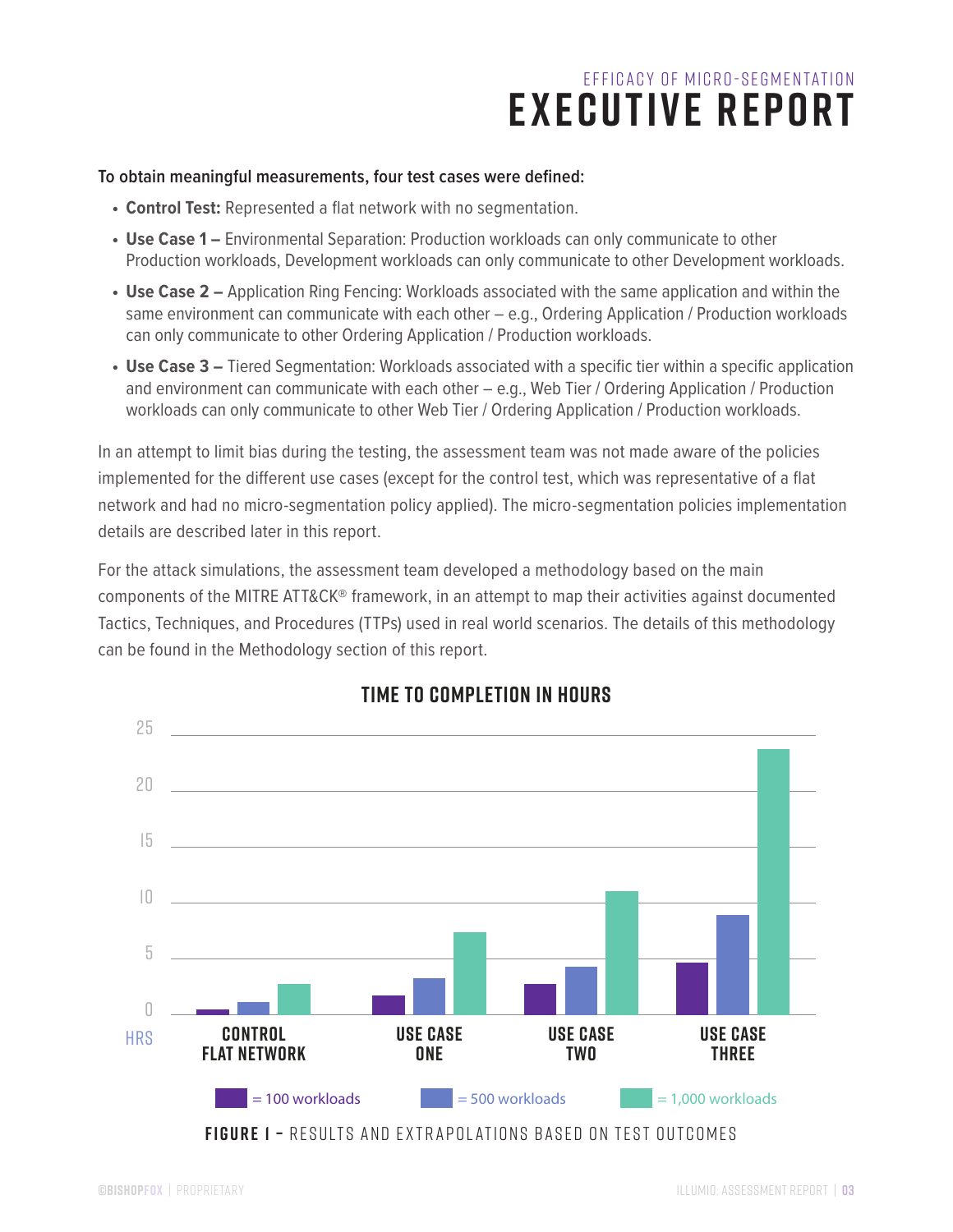

### **USE CASE TWO PROJECTIONS**

**FIGURE 2 –** Projections based on use case 2 outcomes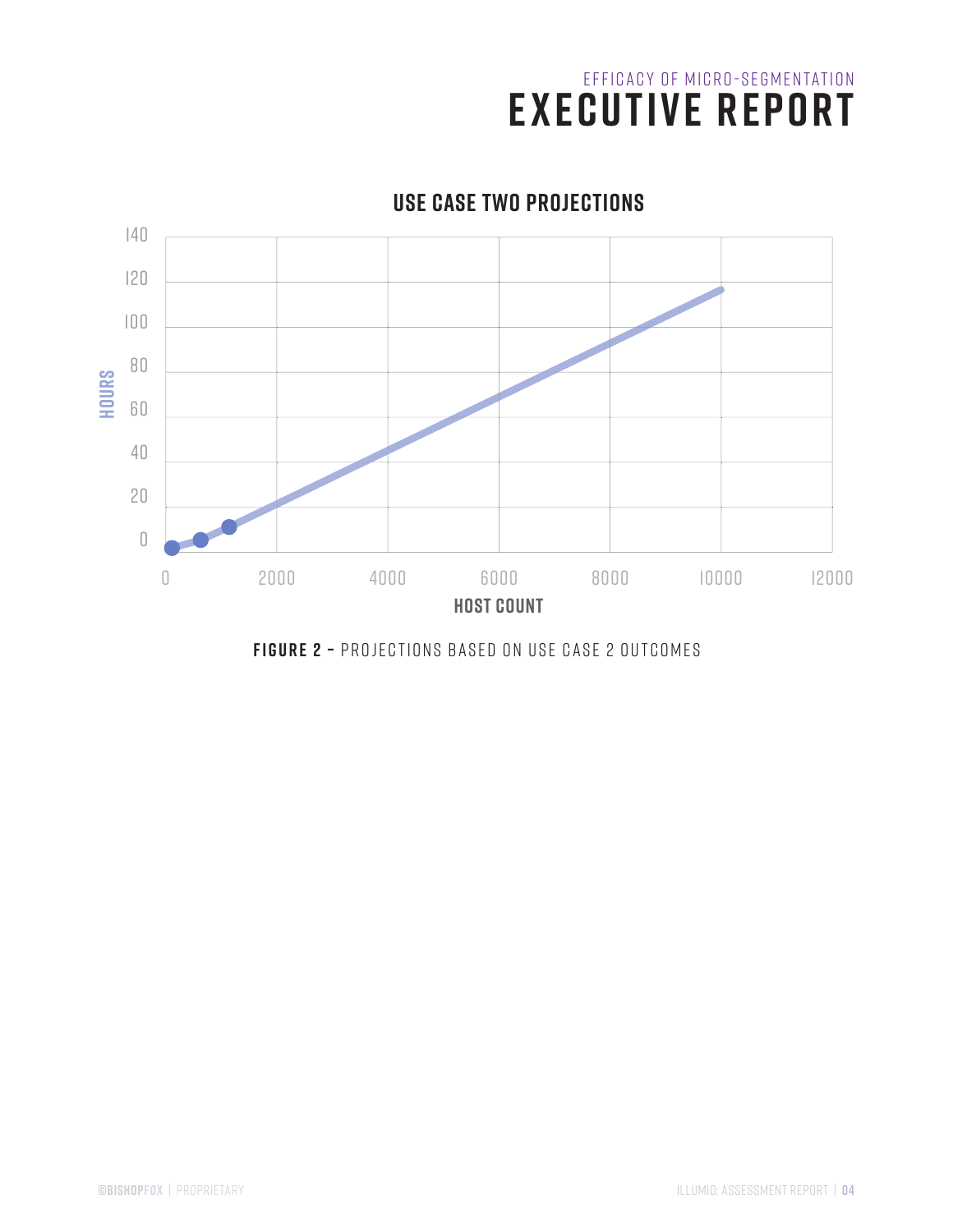| <b>TEST</b> | IDENTIFIED<br>HOSTS | IDENTIFIED<br><b>PORTS</b> | REQIURED<br>TIME (HRS) | TOTAL<br>CONNECTIONS | BLOCKED<br>CONNECTIONS | ALLOWED<br>CONNECTIONS |
|-------------|---------------------|----------------------------|------------------------|----------------------|------------------------|------------------------|
| CONTROL     | 99                  | 293                        | 0.5                    | 13,361,949           | 0                      | 13,361,949             |
| USE CASE OI | 91                  | 219                        | l.5                    | 7,705,052            | 16,902                 | 7,688,150              |
| USE CASE 02 | 99                  | 173                        | 2.25                   | 11,905,973           | 64,033                 | 11,841,940             |
| USE CASE 03 | 99                  | 130                        | 4.75                   | 187,564              | 181,772                | 5,792                  |

#### **100 WORKLOAD TEST RESULTS**

**FIGURE 3 –** Results of testing 100 Workload environments

The assessment team observed that for a 100 workloads environment, it would respectively take an attacker 300% (Use Case 1), 450% (Use Case 2), and 950% (Use Case 3) more time to obtain the crown jewels, compared to the control environment (flat network scenario).

The team identified that although the number of discovered hosts on the network varied between the different test cases, they were able to successfully enumerate all of them. However, the number of discovered services linearly decreased by 44% between the control environment test and Use Case 3 (from 293 identified services to 130).

The change in scope tests (adding more workloads to the environment), applied only to the second use case micro-segmentation policy, revealed an increased time to obtain the crown jewels of 189% for 500 workloads (i.e., 8.5x the control environment test) and 489% for 1,000 workloads environments (i.e. 22x the control environment test).

**In short, the tighter the micro-segmentation policy (from control to Use Case 1 to Use Case 2 to Use Case 3), the higher the "tax" on the adversary as they attempt to move laterally. Additionally, there is significant measurable benefit in consistently applying micro-segmentation policy across an entire enterprise even if the level of micro-segmentation (the granularity of the policy) is kept constant.**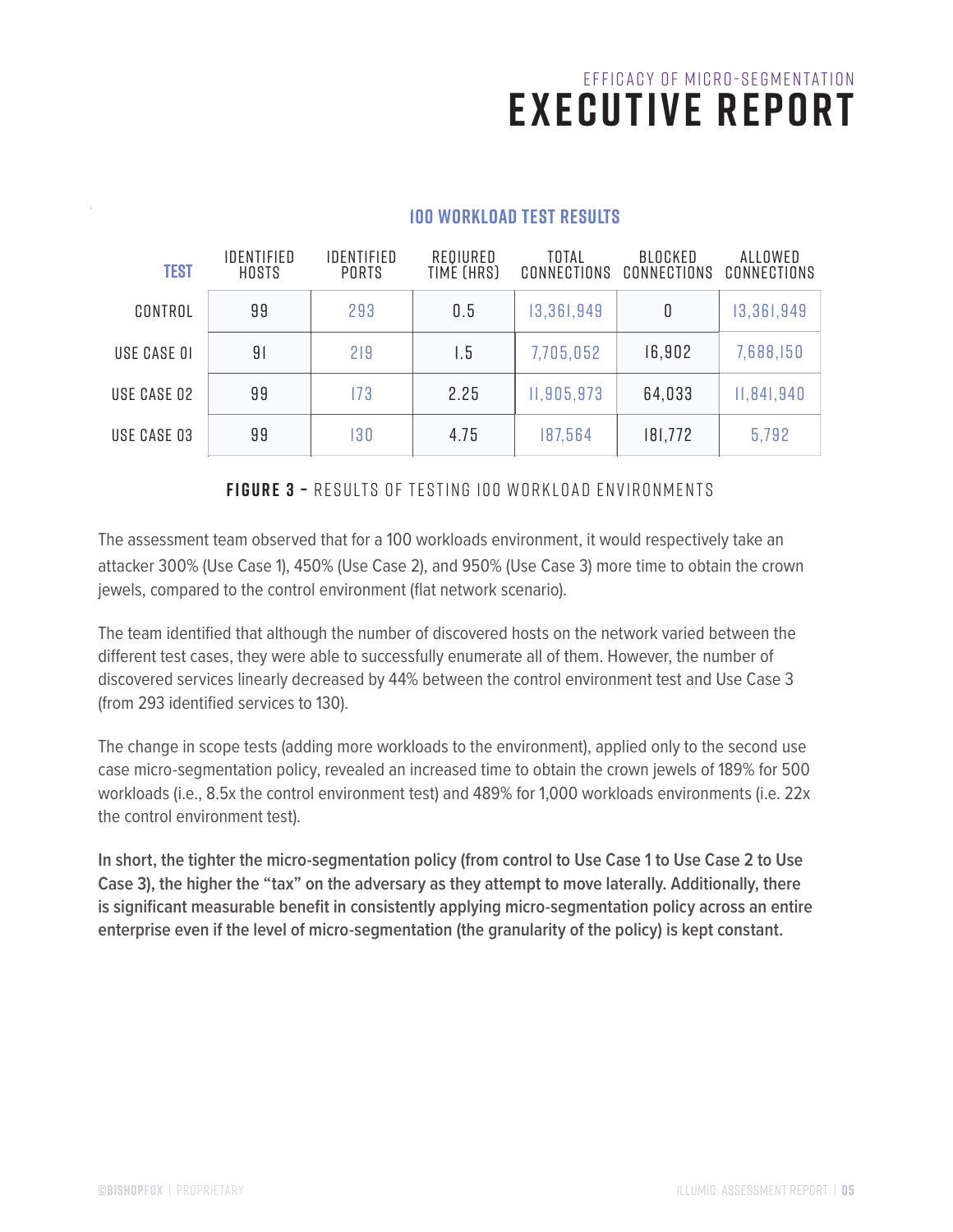### **Test Environment & Policies**

This was an industry-first testing methodology that was developed from scratch with the goal of facilitating repeatability. This section describes the properties of the test environment and policies used during the testing activities.

### **Environment Overview**

It is important to note that none of the below information was communicated to the assessment team at any time by Illumio, nor were any details about the test environment (including the number and type of workloads). This decision was made to avoid bias during the testing activities. Details listed below were either discovered during the testing or were revealed post-testing.

#### **The test environment in which the team conducted the attack simulations consisted of the following components:**

- **• Management Platform:** Illumio Policy Compute Engine (PCE) deployed as a Single Node Cluster (SNC) in AWS
- **• Data Centre Workloads (Test Range):** Linux Centos AWS EC2 instances with Illumio VEN agent deployed

#### **The test range comprised:**

- One public-facing jump host (jump server or bastion host), directly accessible from the internet
- Application workloads deployed on private subnets

The Illumio VEN agent was installed on all workloads in the test range and was paired with the Management Platform.

The test range was destroyed and completely rebuilt after each round of testing. All hosts in the test range were assigned dynamic IP addresses, which prevented the team from reusing host information between test cases.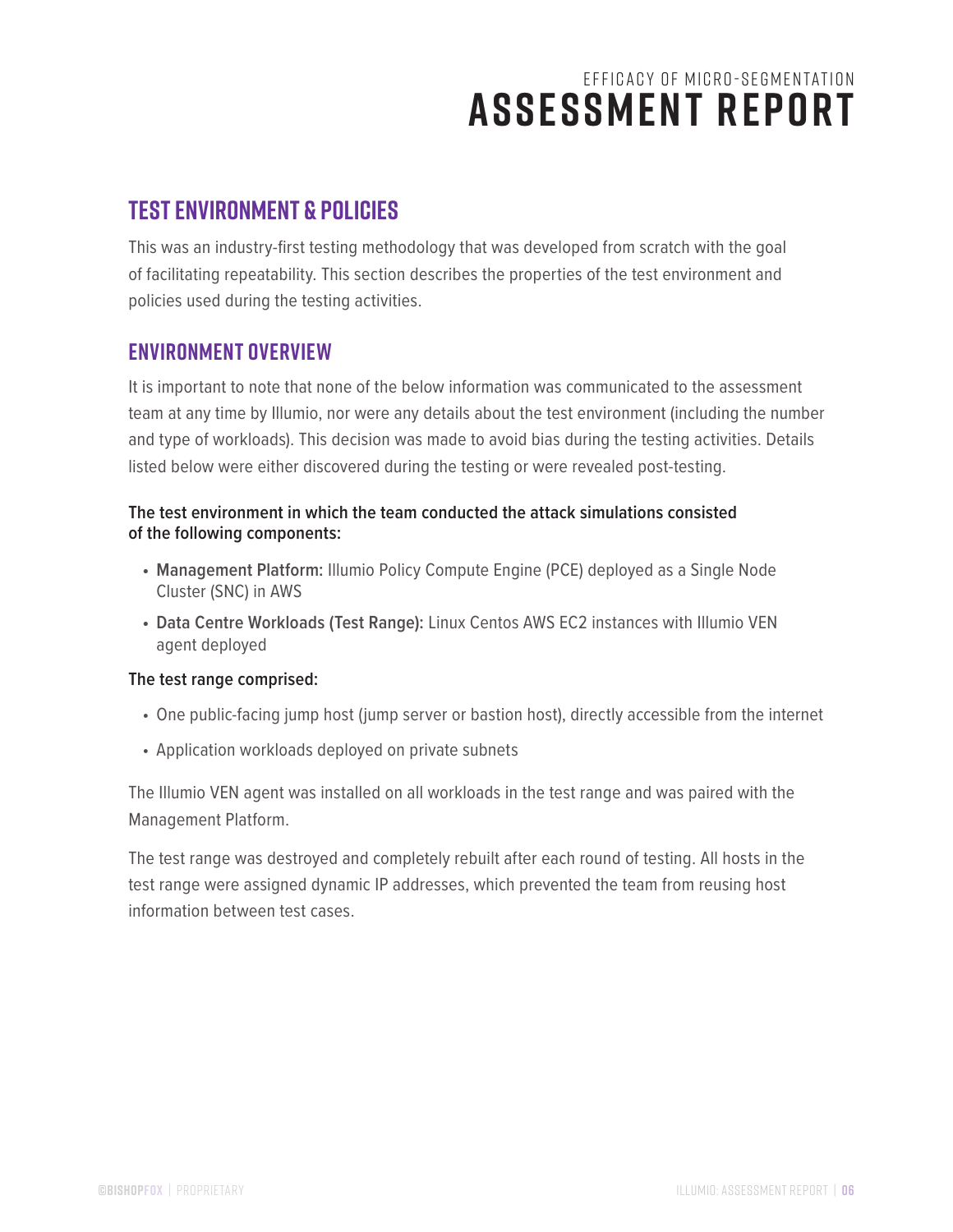#### **To simulate a real network, the workloads were grouped by applications. Each application possessed the following type of workloads:**

- **• Development:** single workloads running Apache, Tomcat, and Postgres
- **• Production:**
	- » Separate workloads for Web (Apache), Processing (Tomcat), and Database (Postgres) tiers
	- » Apache was listening on 80/tcp and 443/tcp, Tomcat on 8080/tcp, and Postgres on 5432/tcp
- **• Application jump hosts:** a jump host inside an application bubble
- **• All workloads allowed SSH on either 22/tcp or 1357/tcp**

The test environment did not include real applications served by the workloads, but only unconfigured services exposed to the network. Therefore, the assumed way to pivot inside the test environment was to use SSH, as all the hosts shared the same credentials. These credentials also allowed root access on every host by using the sudo command.

The decision was made to use the same credentials on all the hosts to simplify the environment and limit any variables that might skew the result metrics as the goal was to test the impact of microsegmentation (vs. trying to test the assessment team's ability to harvest credentials).

The "crown jewels" (data targeted by an attacker) were materialized using fake personally identifiable information (PII) stored by a Postgres server in the test environment. As no real application was deployed in the environment, the Illumio team stored instructions in a file for each test case that contained a clue indicating what the trophy was.

#### **The content of this file was the following:**

```
#Postgres commands
sudo -u postgres psql #local connection
\l #list all databases
\c crown_jewels #crown_jewels db
select * from users; #get ssn
```
#### **FIGURE 4 –** Content of the README.txt file leaving a clue for the attacker

This file simulated a configuration file containing credentials and was the first checkpoint in the attack scenario. Once the attacker obtained it, their goal was to find the Postgres server hosting the crown\_jewels database and extract its data.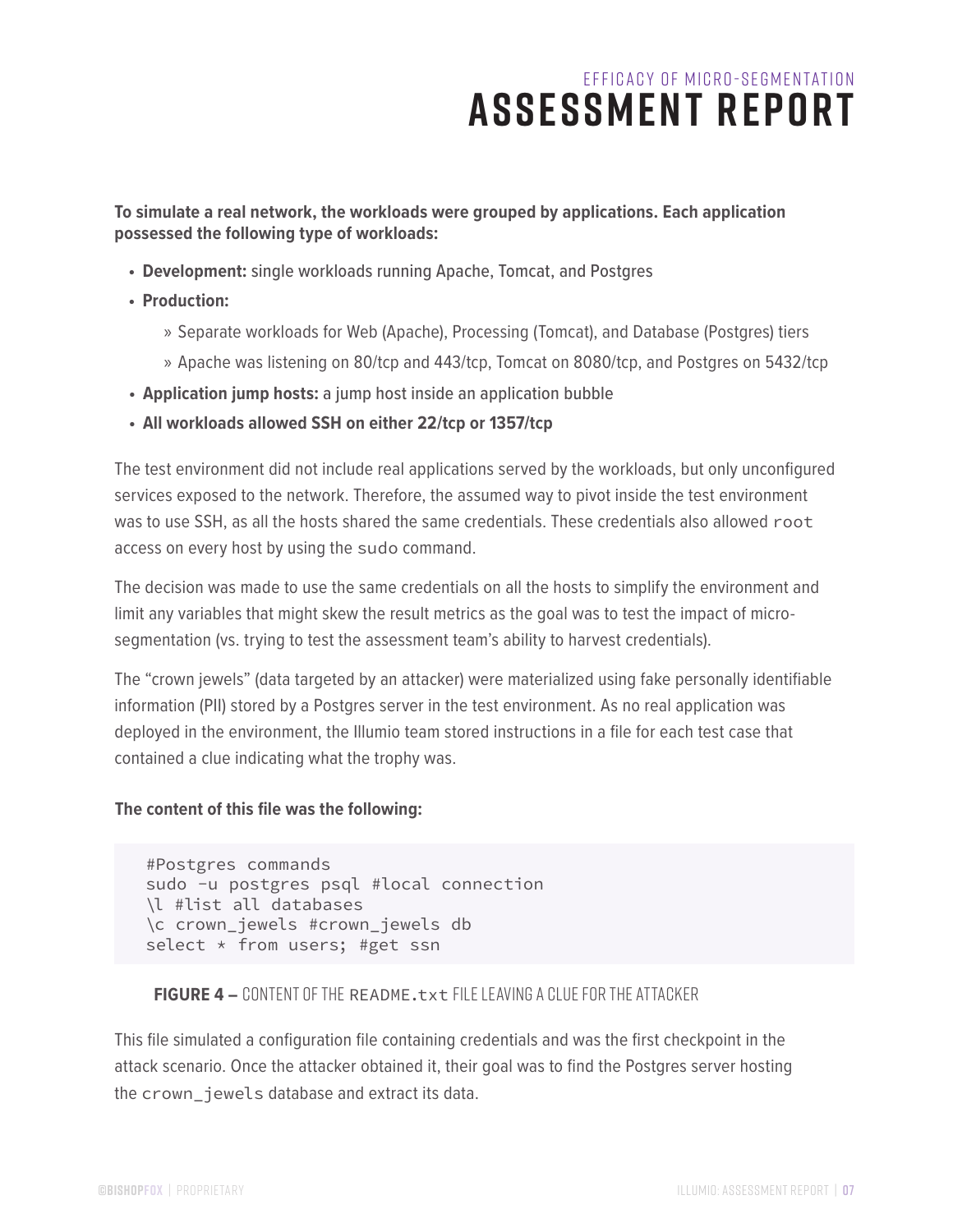### **Policies Overview**

This section describes the different policies applied to the test environment. For every policy, all network flows (allowed and blocked) were logged and forwarded to the PCE, and then to a SIEM server on Illumio's infrastructure.

### **CONTROL TEST**

For the control test, all the workloads had their Illumio VEN agent configured in "Build Mode." This is a non-blocking mode where all ingress and egress connections are allowed by iptables. Finally, the policy in place was the "Allow All" policy, although it had no impact since the VEN agent was configured in Build Mode.

This policy was put in place to simulate the activities of an attacker in a flat network and to serve as a reference to compare the metrics obtained with progressively tighter micro-segmentation policies.

### **USE CASE 1 - ENVIRONMENTAL SEPARATION**

In this use case, all workloads had their Illumio VEN agent configured in "Enforce Mode." This is a blocking mode in which iptables is programmed to allow only ingress and egress traffic that has been explicitly allowed by the policy defined at the PCE, and all other connections are blocked.

#### **The policy for this use case was defined as follows:**

- SSH access from the internet to the public jump host
- SSH access from the public jump host to the individual application jump hosts
- All Production workloads can communicate with each other
- All Development workloads can communicate with each other
- Individual Application jump hosts can SSH to any other workload within the same Application
- All other traffic is denied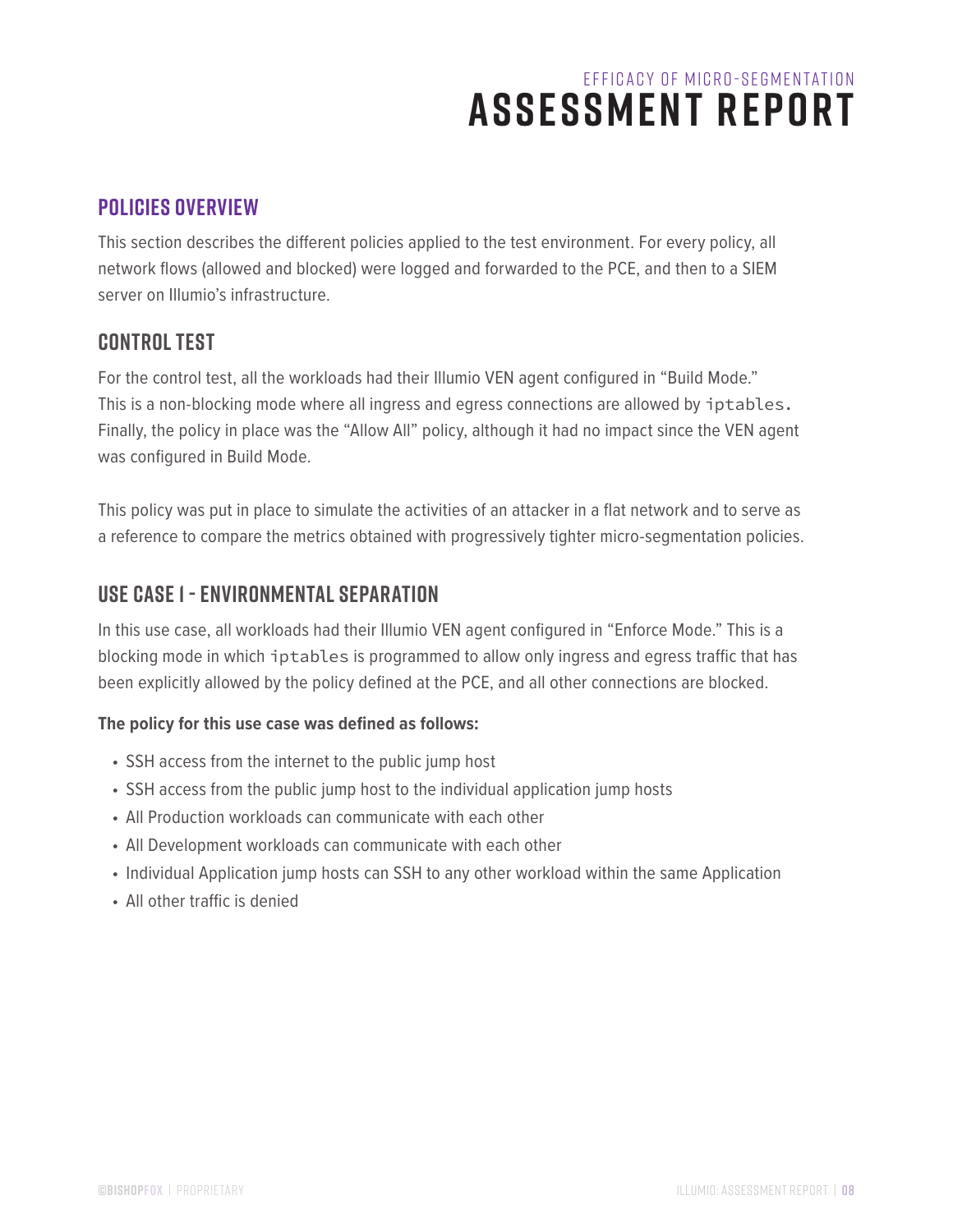### **USE CASE 2 – APPLICATION RINGFENCING**

In this use case, all workloads had their Illumio VEN agent configured in "Enforce Mode". This is a blocking mode in which iptables is programmed to allow only ingress and egress traffic that has been explicitly allowed by the policy defined at the PCE, and all other connections are blocked.

#### **The policy for this use case was defined as follows:**

- SSH access from the internet to the public jump host
- SSH access from the public jump host to the individual application jump hosts
- Individual Application jump hosts can SSH to any other workload within the same Application
- All Development workloads within a specific Application can talk to all other Development workloads within the same application without restrictions
- All Production Workloads within a specific Application can talk to all other Production Workloads within the same application without restrictions
- All other traffic is denied

### **USE CASE 3 – TIER BASED SEGMENTATION**

In this use case, all workloads had their Illumio VEN agent configured in "Enforce Mode." This is a blocking mode where iptables is programmed to allow only ingress and egress traffic that has been explicitly allowed by the policy defined at the PCE, and all other connections are blocked.

#### **The policy for this use case was defined as follows:**

- SSH access from the internet to the public jump host
- SSH access from the public jump host to the individual application jump hosts
- All Production workloads within a specific tier (Web, Processing, Database) in a specific Application can talk to all other Production workloads in the same tier of that application without restrictions
- All Development workloads within a specific tier (Web, Processing, Database) in a specific application can talk to all other Development workloads in the same tier of that application without restrictions
- Traffic allowed from any source to ports 80/tcp or 443/tcp in the Development Web Tier
- Traffic allowed from any source to ports 80/tcp or 443/tcp in the Production Web Tier
- Traffic allowed from an application in the Production Web Tier to the same application in the Production Processing Tier on port 8080/tcp
- Traffic allowed from an application in the Production Processing Tier to the same application in the Production Database Tier on 5432/tcp
- Application jump hosts can SSH to any other workload within the same application, except in the cases of five Production applications, where the SSH paths are described below
- All other traffic is denied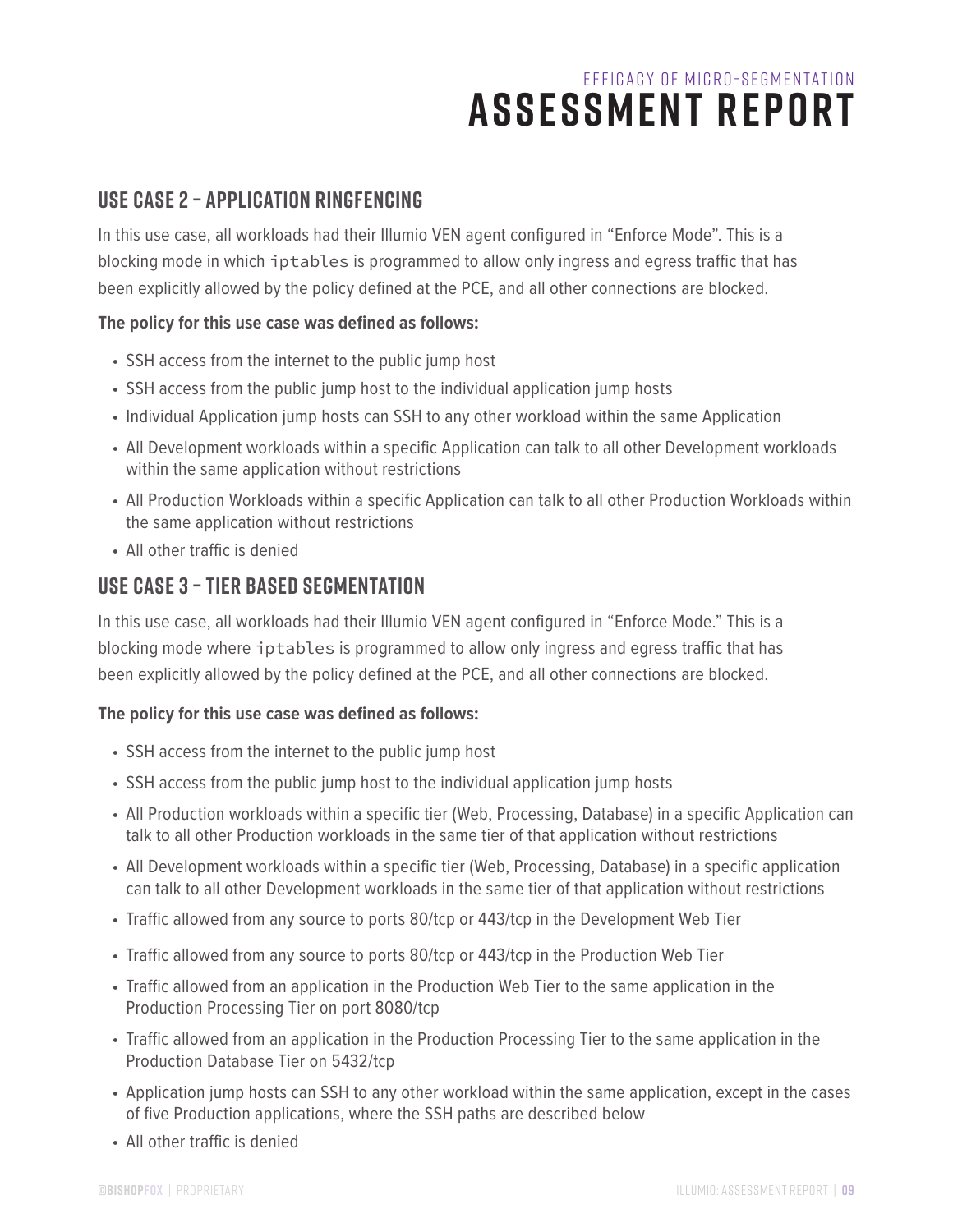

**FIGURE 5 –** SSH Access special cases

**This figure represents the SSH special access cases for the following five applications:**

- PCI
- Order
- Settle
- Inventory
- Asset Management

The "DB Order Prod" server contained the crown\_jewels database in which the trophy (a table containing simulated PII) was stored.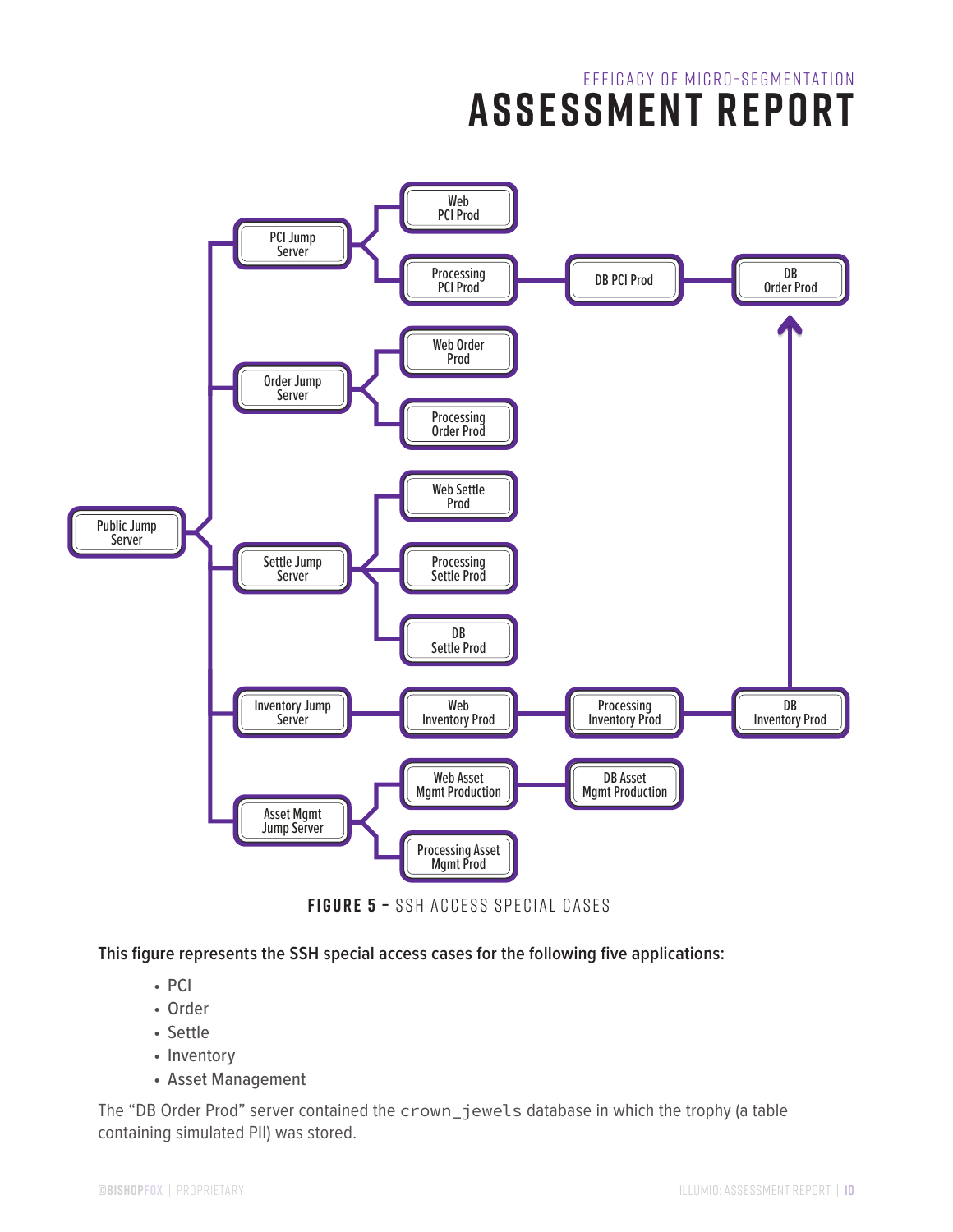### **Methodology**

To conduct the attack simulations, the assessment team extracted the relevant TTPs from the MITRE ATT&CK® and Pre-ATT&CK frameworks, based on the test environment expectations and the principal mitigation that is relevant in Illumio's context: network segmentation and lateral movement.

| <b>LOCAL HOST RECONNAISSANCE</b>        | <b>NETWORK DISCOVERY</b>         | <b>LATERAL MOVEMENT</b>                 |
|-----------------------------------------|----------------------------------|-----------------------------------------|
| T1057 - Process Discovery               | <b>T1526</b> - Cloud Discovery   | <b>T1184</b> - SSH Hijacking            |
| T1016 - System Network Config Discovery | <b>T1046</b> - Network Scanning  | <b>T1527</b> - Application Access Token |
| T1007 - System Service Discovery        | <b>T1040</b> - Network Sniffing  | <b>T1075</b> - Pass the Hash            |
| T1083 - File and Directory Discovery    | T1018 - Remote System Discovery  | <b>T1097</b> - Pass the Ticket          |
| <b>T1139</b> - Bash History             | <b>TA0014</b> - Target Selection | <b>T1078</b> - Valid Accounts           |
| <b>T1081</b> - Credentials in Files     |                                  | <b>T1199</b> - Trusted Relationship     |
| T1145 - Private Keys                    |                                  | <b>T1489</b> - Stopping Services        |

#### **The team divided those TTPs in the following sections:**

**Based on this table, the following approach was retained to perform the testing activities:**



This approach was used for all the test cases, and for each host the team successfully pivoted to, they recorded the number of neighbors (accessible hosts from the current one) as well as available services through network scans.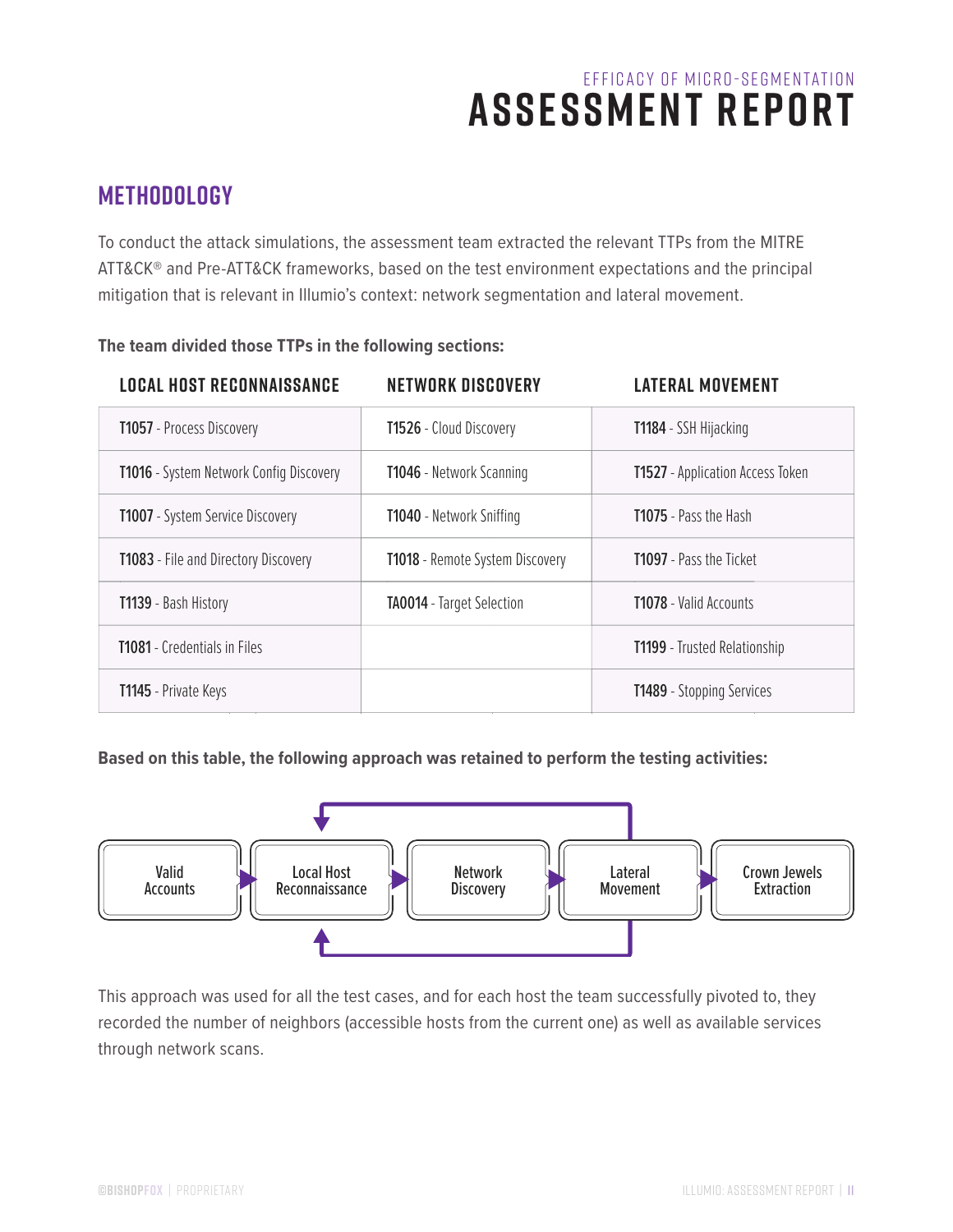### **Test Results**

The assessment team performed a total of six different attack simulations. The control test and the first three use cases were run on 100 workload environments. To measure the effects of a change in environment, the team also performed the Use Case 2 (Application Ringfencing) scenario in both 500 and 1,000 workload environments to better understand how network size impacted the overall complexity.

This section describes the observable results of these tests and includes the time, host, and service metrics observed by Bishop Fox and the traffic events (allowed/denied connections) identified by Illumio.

### **control Test**

The control environment was composed of 99 workloads. As described in the previous section, this environment had a flat network topology, allowing every host to communicate with each other.

The team followed the methodology described in the previous section to perform reconnaissance, credential gathering, target analysis, and pivoting activities.

In this round of testing, the public jump host was 10.0.0.98. From there, the team listed the running processes and quickly identified that the Illumio VEN agent was running (although in "Build Mode"):

```
[centos@ip-10-0-0-98 ~]\$ ps auxf
…omitted for brevity…
root 1498 0.0 0.7 122932 7160 ? S Mar22 0:02 
/opt/illumio_ven/bin/venAgentMgr -D
root 1587 0.1 0.7 637700 7940 ? Sl Mar22 0:52 
/opt/illumio_ven/bin/venPlatformHandler -D
root 1652 0.0 0.4 184976 4360 ? Sl Mar22 0:02 
/opt/illumio_ven/bin/venVtapServer -D
```
**FIGURE 6 –** Running processes on the public jump host

#### **The team continued their local host reconnaissance and discovered the following:**

- One established connection to the PCE server, hosted on 100.20.217.186:8444
- Two SSH keys were accessible in /home/centos/.ssh
- The shell history contained references to the 10.0.1.0/24 subnet

The team then performed network scans targeting the 10.0.1.0/24 subnet and identified 99 hosts, exposing 293 services. From there, the team reused the SSH keys from the public jump host to connect to all the hosts and start the local reconnaissance loop again.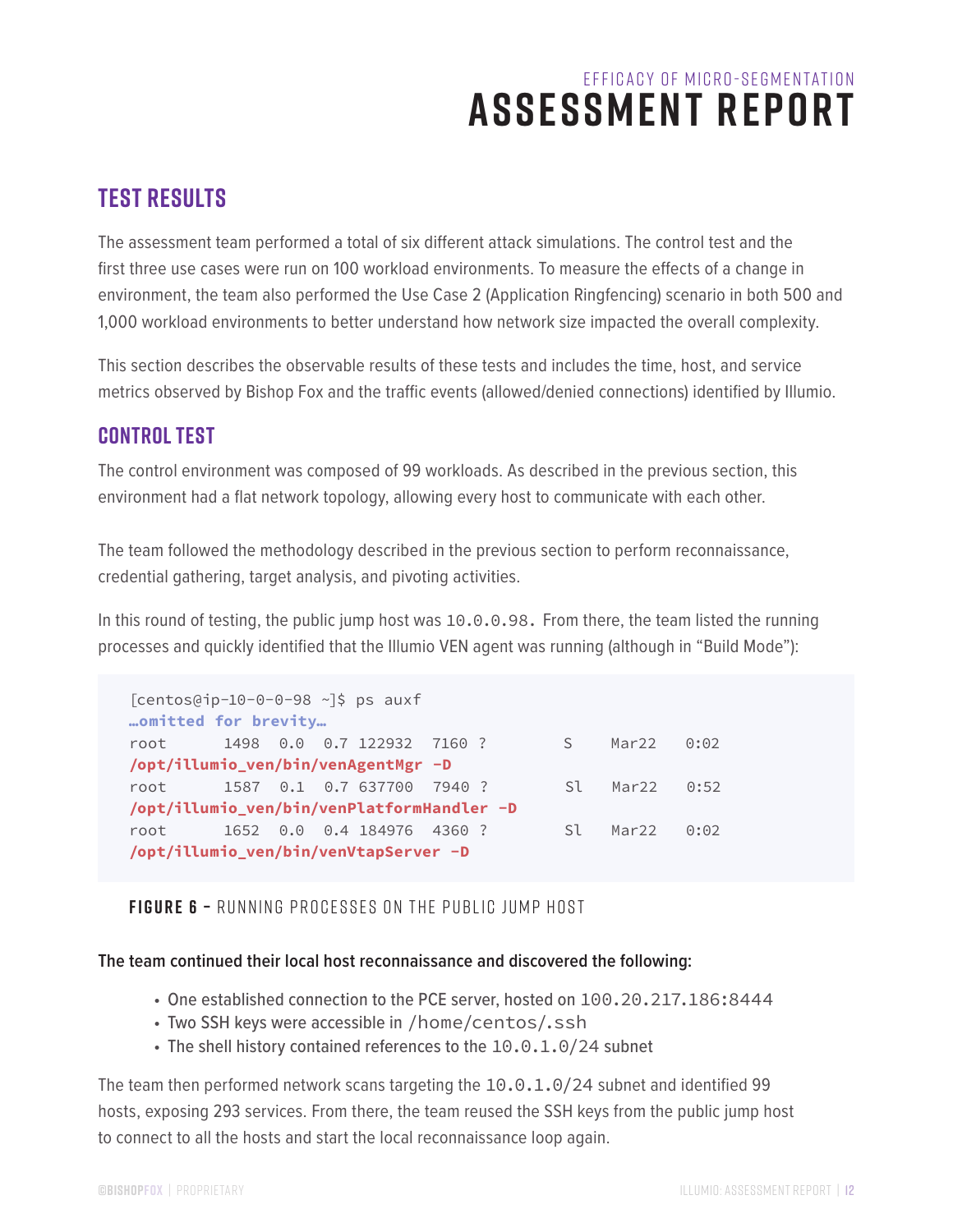**The team discovered the interesting** README.txt **file on** 10.0.1.42**, as illustrated below:**

```
[centos@ip-10-0-1-42 ~]$ cat README.txt
#Postgres commands
sudo -u postgres psql #local connection
\l #list all databases
\c crown_jewels #crown_jewels db
select * from users; #get ssn
```
**FIGURE 7 –** First clue retrieved on 10.0.1.42

**With this information, the next step was to run these commands on all Postgres servers to identify the one hosting the crown jewels and extract them:**

```
[root@ip-10-0-0-98 listening]# for h in $(cat /tmp/postgres_list); do echo 
"Trying $h" && ssh -o StrictHostKeyChecking=no -l centos -i 
/home/centos/.ssh/id_rsa $h -p 1357 "sudo -u postgres psql -d crown_jewels 
-c 'select * from users;'" 2>/dev/null; done
Trying 10.0.1.108
Trying 10.0.1.111
Trying 10.0.1.120
Trying 10.0.1.144
Trying 10.0.1.14
Trying 10.0.1.164
Trying 10.0.1.168
Trying 10.0.1.185
Trying 10.0.1.192
Trying 10.0.1.197
Trying 10.0.1.214
 id | first_name | last_name | ssn
----+------------+-----------+-----------
   1 | test | test | 157783680
(1 row)
Trying 10.0.1.251
Trying 10.0.1.27
…omitted for brevity…
```
**FIGURE 8 –** Crown jewels found on 10.0.1.42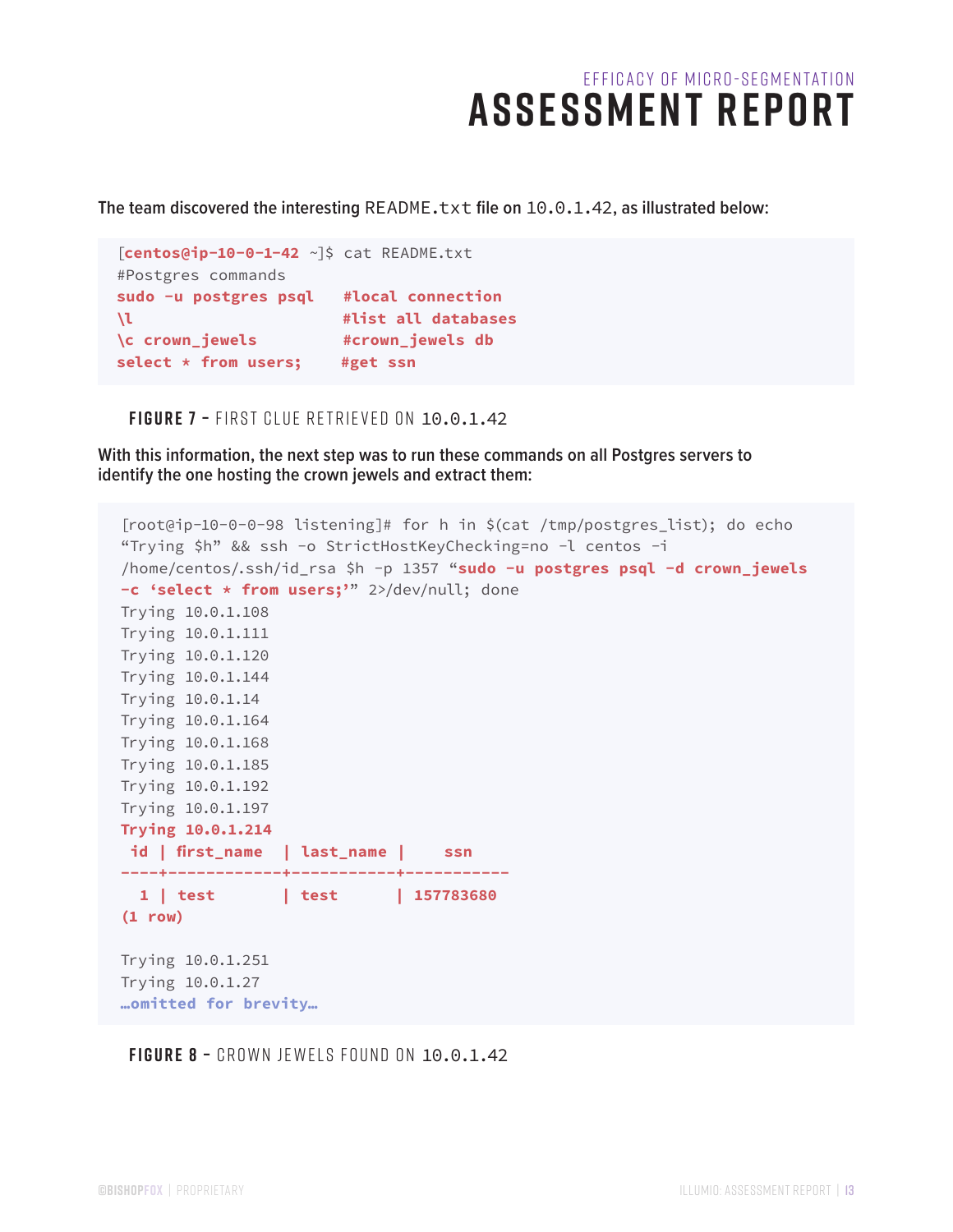| <b>MEASUREMENT TYPE</b>         | VALUE      |
|---------------------------------|------------|
| Number of identified hosts      | 99         |
| Number of identified open ports | 293        |
| Time to obtain the crown jewels | 4 hours    |
| Outgoing connections            | 12,500,294 |
| <b>Blocked connections</b>      | $\theta$   |
| Allowed connections             | 12,500,294 |

**The following table summarizes the quantifiable results of this first round of testing:**

The time to obtain the crown jewels appears high because it was the first time the assessment team was confronted with this environment. As explained in the environment overview section, the team had no prior information about what they should look for or extract. As expected, the number of blocked connections is zero because, by definition, there is no micro-segmentation in place for this flat network scenario.

As all rounds of testing were performed on the same environment, the team re-ran this test on a fresh setup in order to avoid skewing the results based on the learning curve encountered in the first control test. This new run allowed for more pertinent results to be compared to the next rounds of testing. The following table illustrates the results from this second control run:

| <b>MEASUREMENT TYPE</b>         | VALUE            |
|---------------------------------|------------------|
| Number of identified hosts      | 99               |
| Number of identified open ports | 293              |
| Time to obtain the crown jewels | 0.5 hours        |
| Outgoing connections            | 13,361,949       |
| <b>Blocked connections</b>      | $\left( \right)$ |
| Allowed connections             | 13,361,949       |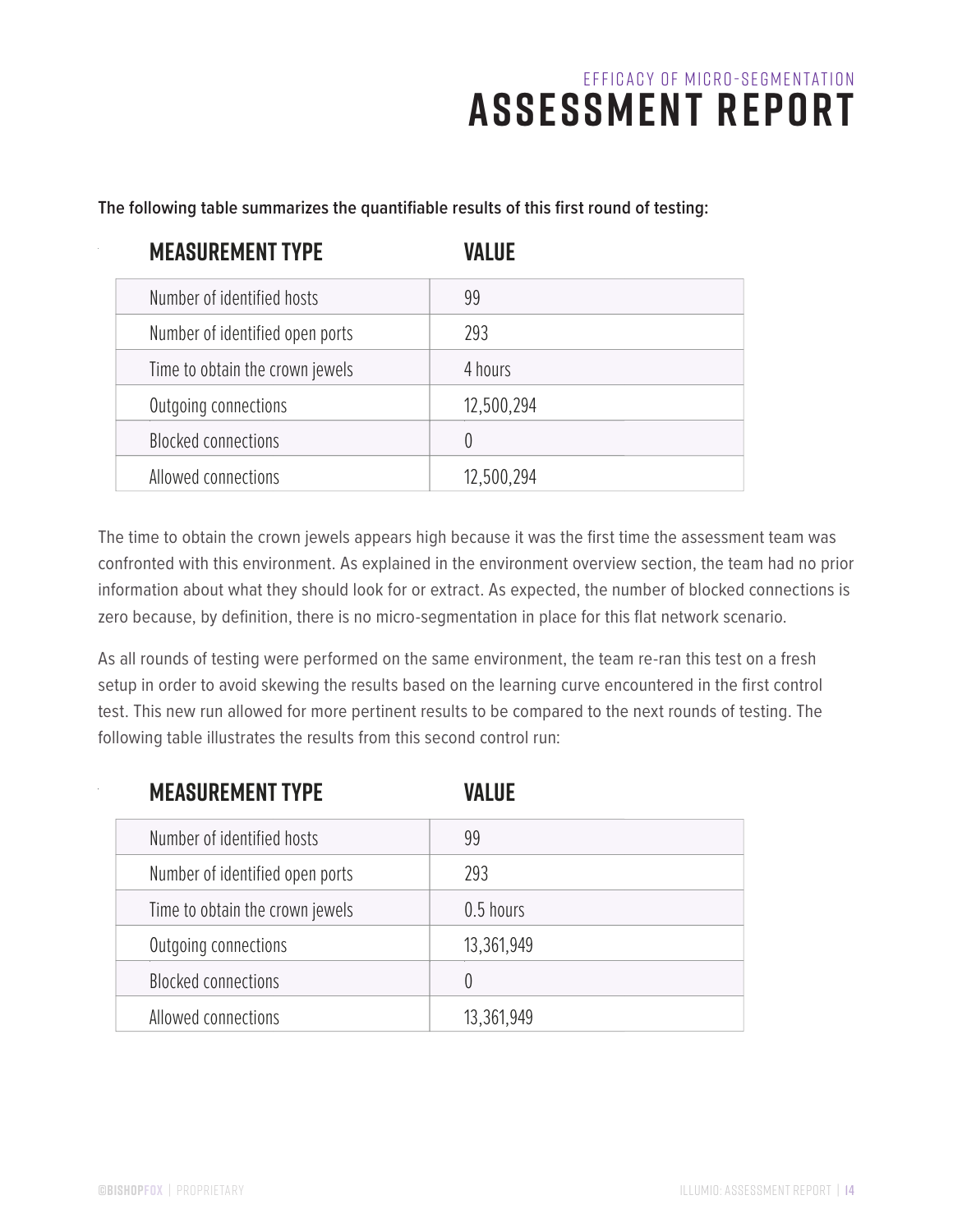As expected, it took the team only 30 minutes to reach the objective in this second round of testing (vs. four hours in the original run of this test). This second round represents the activities of an attacker optimizing their attacks against the test environment, without making any kind of mistake that could delay their actions.

This second round of testing represents the control test case. All subsequent test case's time measurements are compared with this second round of testing, because only the filtering policies changed; otherwise, the environment was the same in nature.

### **Use Case 1 – Environmental Separation**

This test scenario took place in an environment with the same properties as the control environment, where the only differences were that the Illumio VEN agent was enabled and micro-segmentation was in place. At a simple level, environmental separation boils down to Production hosts only being able to talk to Production, Development to Development, etc.

The entry point system for this round of testing was 10.0.0.90. The team once again started by gathering local information from the public jump host, which led to similar observations:

- No established egress connections except from the one to the PCE server
- One SSH key located in /home/centos/.ssh/
- The shell history was empty

The team then moved on to the network discovery phase, and quickly noticed a first difference: Both ingress and egress ICMP traffic from and to the public jump host were filtered by the iptables rules, enforced by the network policy:

[centos@ip-10-0-0-90 scans]\$ time sudo nmap -sn 10.0.1.0/24 -oA results/live\_hosts\_10.0.1.0\_24 Starting Nmap 6.40 ( http://nmap.org ) at 2020-03-26 05:13 PDT **sendto in send\_ip\_packet\_sd: sendto(6, packet, 28, 0, 10.0.1.1, 16) => Operation not permitted …omitted for brevity…**

**FIGURE 9 –** Outgoing ICMP traffic blocked by the local host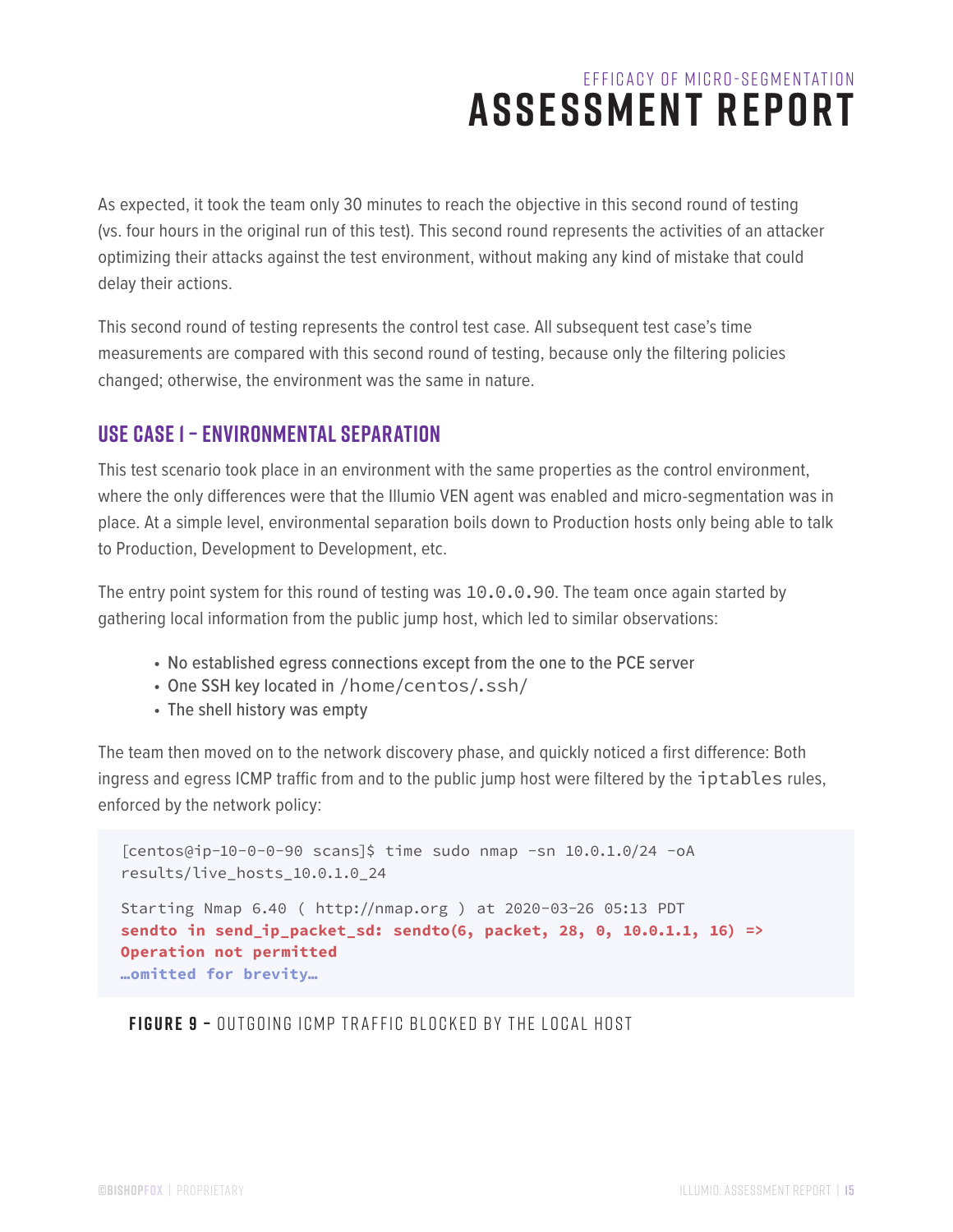The team resorted to layer four scanning to identify the reachable workloads from the public jump host. From these scans, nine new hosts were discovered in the 10.0.1.0/24 subnet:

- •10.0.1.10
- •10.0.1.100
- •10.0.1.124
- •10.0.1.151
- •10.0.1.156
- •10.0.1.174
- •10.0.1.177
- •10.0.1.195
- •10.0.1.250

The next step was to connect to each of these hosts to then start the loop again, as described in the methodology. The team ran local discovery on each host, then started scanning the address space from each of them.

After analyzing the results from this iteration of the loop on the second jump hosts, the team identified the interesting README.txt file hosted on 10.0.1.118:

```
[centos@ip-10-0-1-195 results]$ time for h in $(cat 22_up.txt); do echo "Trying 
$h" && ssh -l centos -o StrictHostKeyChecking=no $h cat README.txt; done
Trying 10.0.1.118
#Postgres commands
sudo -u postgres psql #local connection
\l #list all databases
\c crown_jewels #crown_jewels db
select * from users; #get ssn
real 0m0.401s
user 0m0.014s
sys 0m0.004s
```
**FIGURE 10 –** First clue retrieved on 10.0.1.118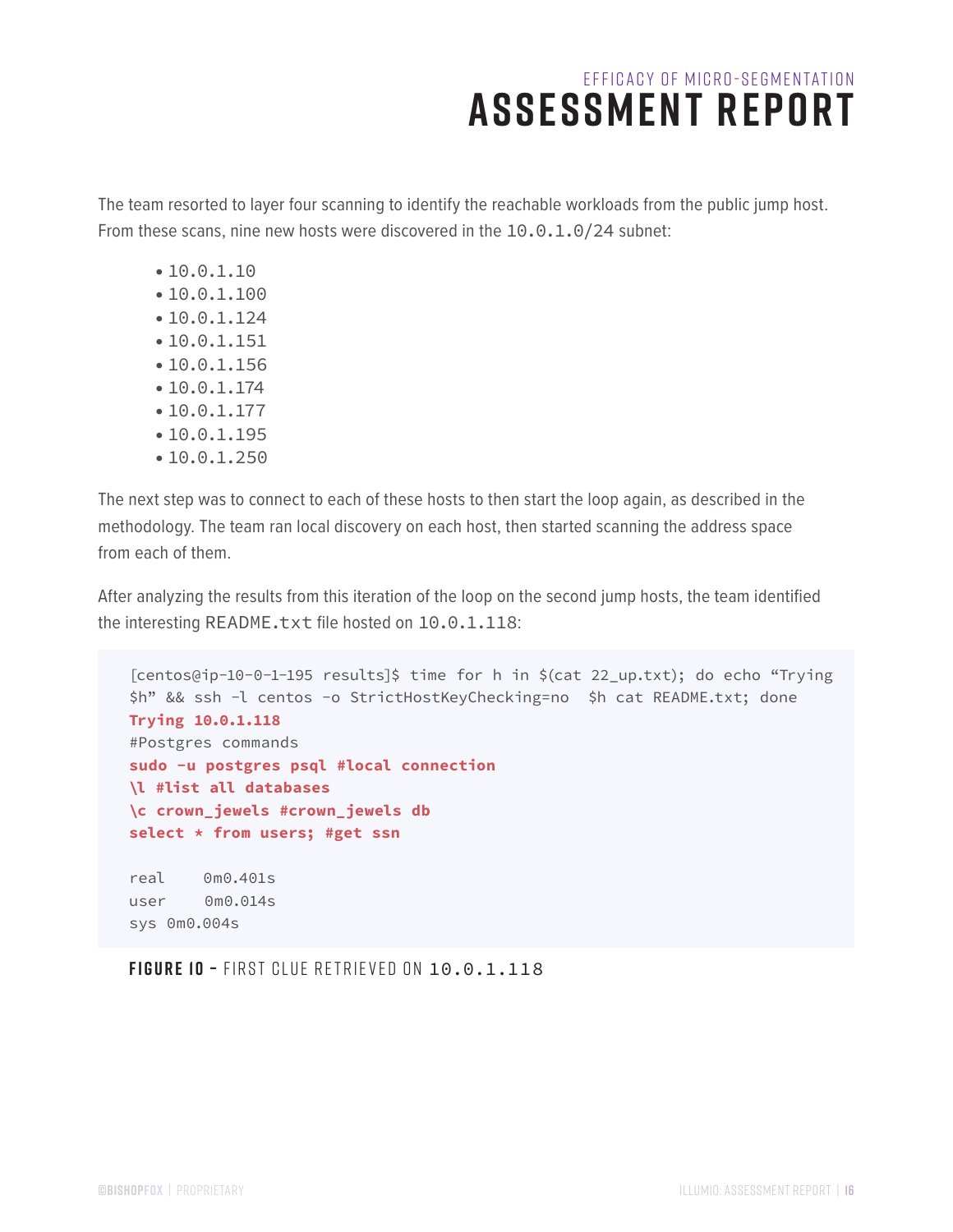From there, the team went back to the already collected results to enumerate all available Postgres servers. Finally, they ran the following command from each host in the second jump list to retrieve the crown jewels:

```
[centos@ip-10-0-1-195 tmp]$ time for h in $(cat /tmp/postgres_hosts); do echo 
"Trying $h" && ssh -p 1357 -o StrictHostKeyChecking=no $h "sudo -u postgres 
psql -d crown_jewels -c 'select * from users;'" 2>/dev/null; done
Trying 10.0.1.134
Trying 10.0.1.153
Trying 10.0.1.216
Trying 10.0.1.223
Trying 10.0.1.239
Trying 10.0.1.252
id | first_name | last_name | ssn
----+------------+-----------+-----------
1 | test | test | 157783680
(1 row)
Trying 10.0.1.51
Trying 10.0.1.69
Trying 10.0.1.94
real 0m3.863s
user 0m0.128s
sys 0m0.031s
```
#### **FIGURE 11 –** Retrieving the crown jewels from 10.0.1.252

As highlighted in the above figure, the team accessed the host running the Postgres server containing the crown jewels via 10.0.1.195. The final attack path was the following:  $10.0.0.90 > 10.0.1.195 > 10.0.1.252$ .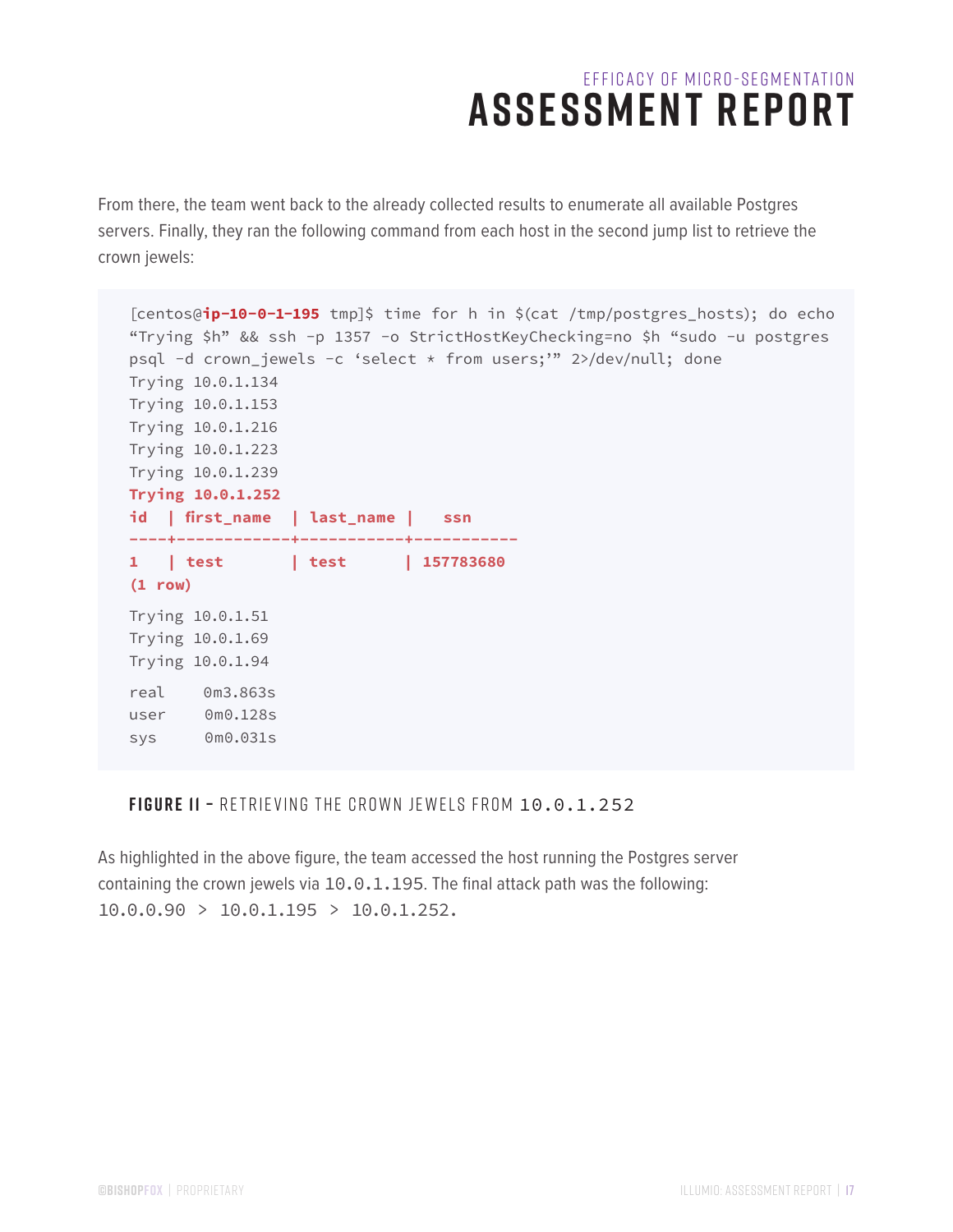| <b>MEASUREMENT TYPE</b>         | <b>VALUE</b> |
|---------------------------------|--------------|
| Number of identified hosts      | 91           |
| Number of identified open ports | 219          |
| Time to obtain the crown jewels | 1.5 hours    |
| Outgoing connections            | 7,705,052    |
| <b>Blocked connections</b>      | 16,902       |
| Allowed connections             | 7,688,150    |

**The following table illustrates the measurements related to this test round:**

The main observation from this round of testing is that the time to get to the crown jewels increased by a factor of three (90 mins vs. 30 mins). This is explained by the fact that lateral movement was significantly reduced vs. the freedom afforded in a flat network. The number of identified hosts slightly decreased, because the team stopped the assessment once the objective was achieved. This fact also explains why the number of outgoing connections observed by the Illumio team decreased compared to the control environment testing.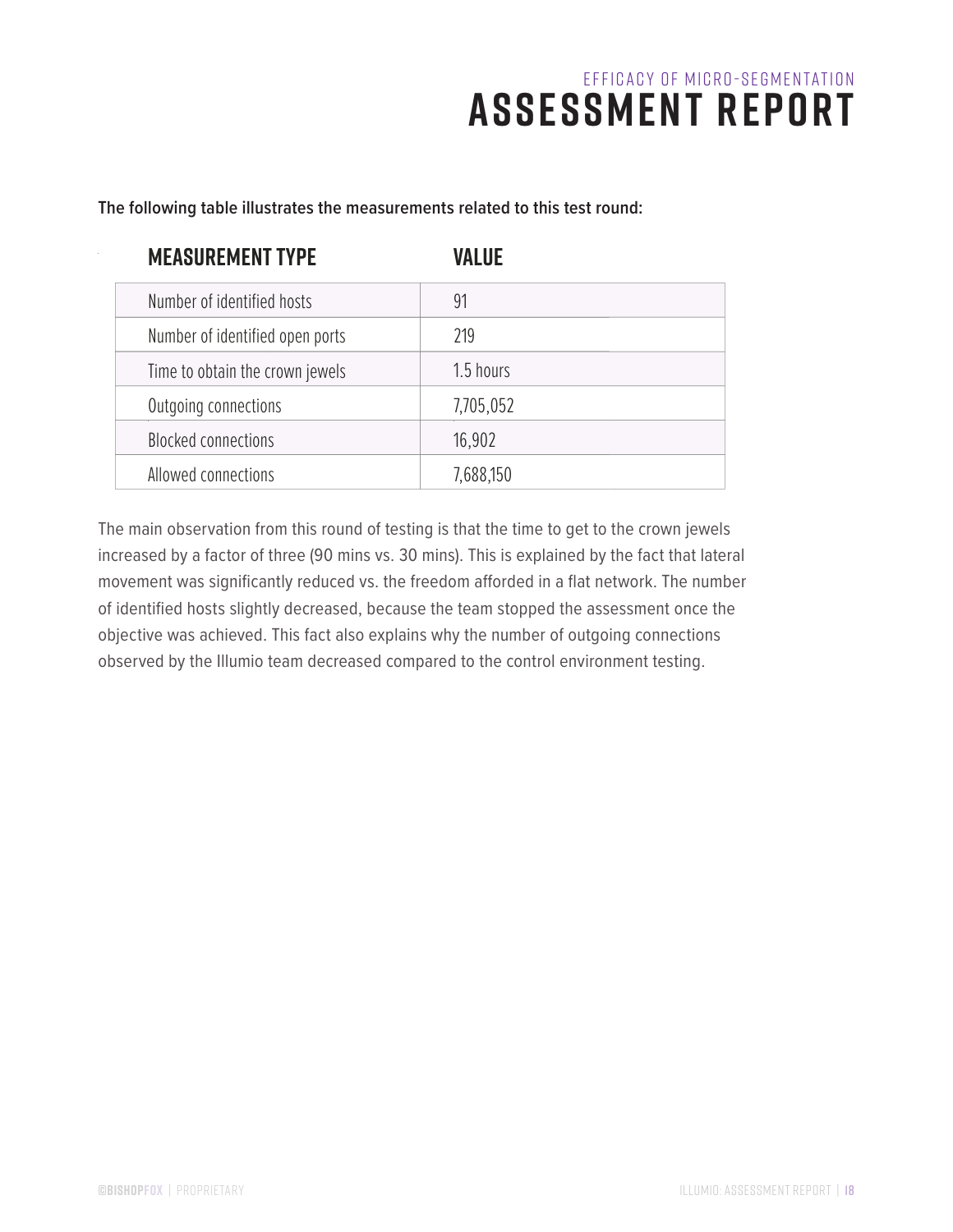### **Use Case 2 – Application Ringfencing**

This test scenario took place in an environment with the same properties as the control environment, where the only differences were that the Illumio VEN agent was enabled and additional microsegmentation was in place. Simply put, application ringfencing is where hosts and workloads within the same application and the same environment can communicate, but nothing else is permitted.

The entry point system for this round of testing was 10.0.0.186. The local host reconnaissance phase from the public jump host gave identical results compared to the Use Case 1.

After running network scans from the public jump host, the team once again identified nine new jump hosts:

- •10.0.1.128
- •10.0.1.134
- •10.0.1.139
- •10.0.1.17
- •10.0.1.184
- •10.0.1.204
- •10.0.1.48
- •10.0.1.77
- •10.0.1.8

Then, the team restarted the attack loop sequentially from each of these hosts. By reviewing the network scans results, the team noticed a difference in services exposed from the second jump hosts, compared to what they could access from the public jump host.

**The team finally found the interesting** README.txt **file on** 10.0.1.244**, accessible through** 10.0.1.204**:**

```
[centos@ip-10-0-1-204 tmp]$ ssh 10.0.1.244 cat README.txt
#Postgres commands
sudo -u postgres psql #local connection
\l #list all databases
\c crown_jewels #crown_jewels db
select * from users; #get ssn
```
**FIGURE 12 –** First clue retrieved on 10.0.1.244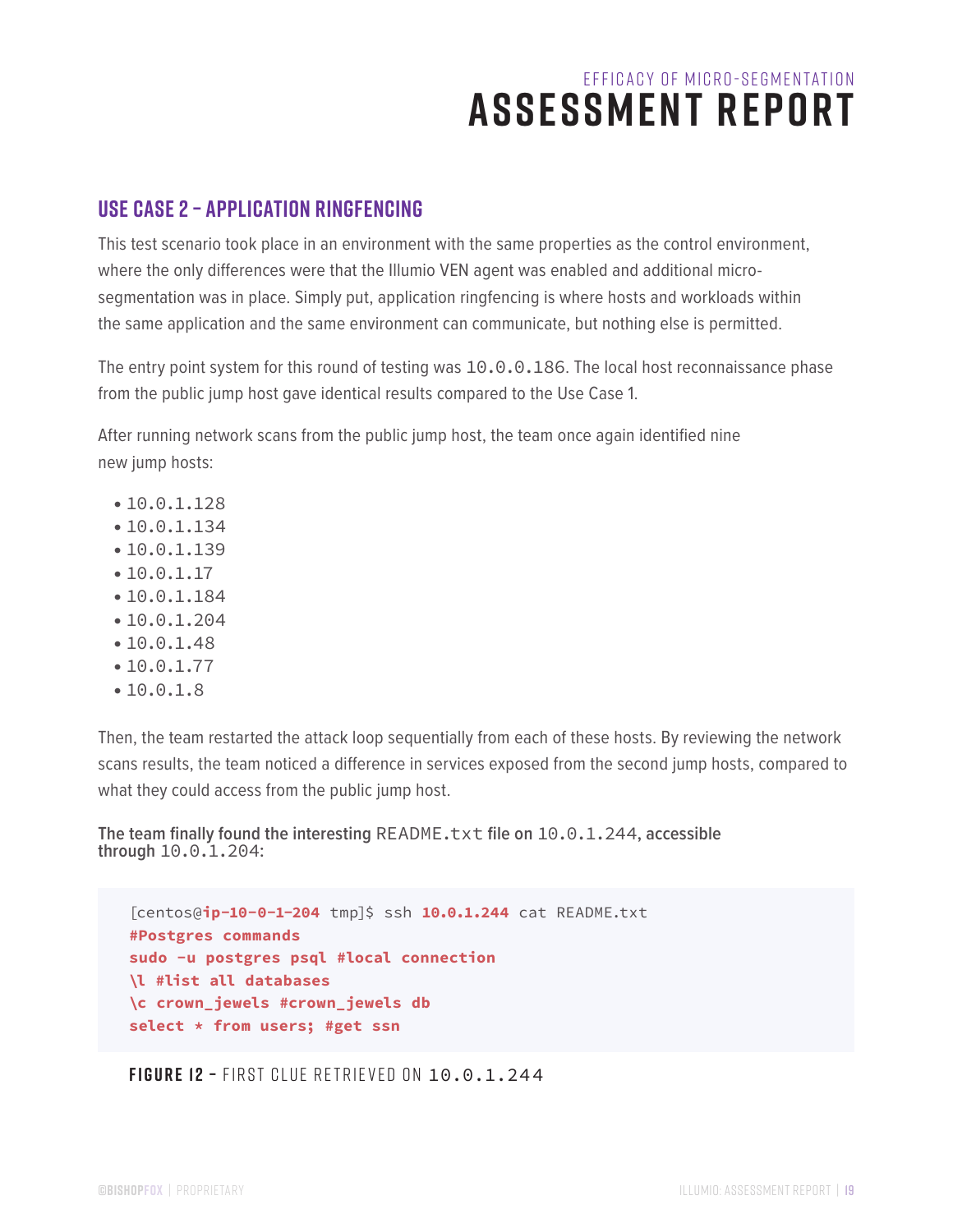From there, the team built a list of all the discovered hosts running a Postgres instance and attempted to run the highlighted command via SSH to retrieve the crown jewels. Eventually, the team found the right server on 10.0.1.167:

```
[centos@ip-10-0-1-139]$ time for h in $(cat /tmp/postgres_hosts); do echo 
"Trying $h" && ssh -p 1357 -o StrictHostKeyChecking=no $h "sudo -u postgres 
psql -d crown_jewels -c 'select * from users;'" 2>/dev/null; done
Trying 10.0.1.139
Trying 10.0.1.152
Trying 10.0.1.101
Trying 10.0.1.120
Trying 10.0.1.121
Trying 10.0.1.133
Trying 10.0.1.167
 id | first_name | last_name | ssn
----+------------+-----------+-----------
   1 | test | test | 157783680
(1 row)
Trying 10.0.1.187
Trying 10.0.1.196
Trying 10.0.1.205
```
**FIGURE 13 –** Retrieving the crown jewels from 10.0.1.167

The final attack path to obtain the crown jewels was the following:  $10.0.0.186 > 10.0.1.139$  $> 10.0.1.167.$ 

**The following table illustrates the measurements related to this test round:**

| <b>MEASUREMENT TYPE</b>         | VALUE      |
|---------------------------------|------------|
| Number of identified hosts      | 99         |
| Number of identified open ports | 173        |
| Time to obtain the crown jewels | 2.25 hours |
| Outgoing connections            | 11,905,973 |
| <b>Blocked connections</b>      | 64,033     |
| Allowed connections             | 11,841,940 |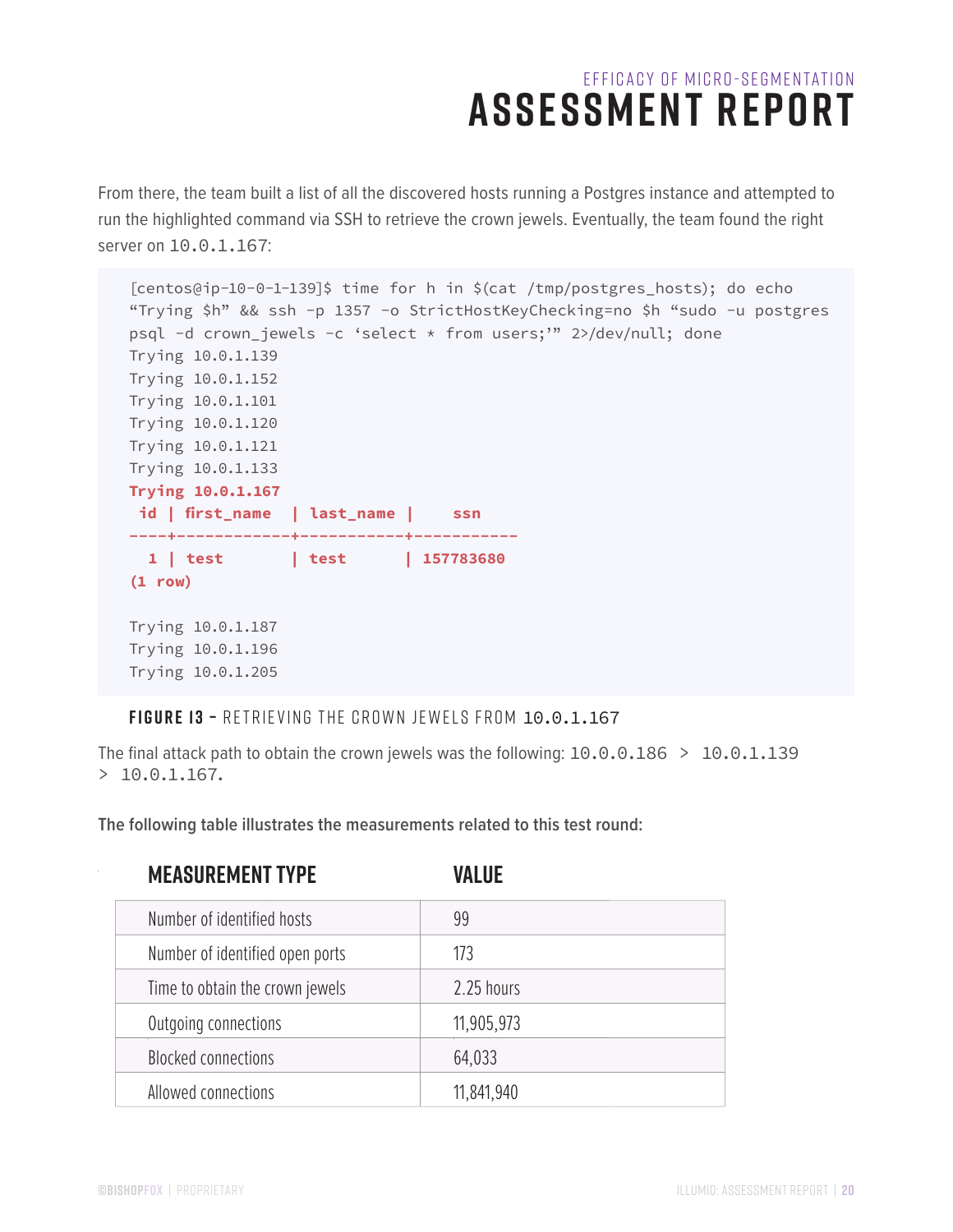Once again, fewer hosts were discovered during this test round. This is mainly due to the tighter micro-segmentation policy enforced on the test environment, which also reduced the number of identified services. The team also tested significantly more trial and error cases, which is illustrated by the higher number of outgoing connections. More scans had to be run to identify the server hosting the crown jewels.

Finally, the time for the team to obtain the crown jewels increased by a factor of 1.5 compared to the first use case, and by 3 compared to the control test. This demonstrates once again the efficacy of a micro-segmentation policy.

### **Use Case 3 – Tier Based Segmentation**

This test scenario took place in an environment with the same properties as the control environment, where the only differences were that the Illumio VEN agent was enabled and micro-segmentation was in place. Tier-based segmentation is one of the most granular forms of micro-segmentation where only workloads in the same environment, same app and same app tier are able to communicate with each other. For an adversary this represents a significant reduction in the number of open pathways to exploit in order to move laterally.

The entry point system for this round of testing was 10.0.0.146. The local host reconnaissance phase from the public jump host gave identical results compared to the Use Cases 1 and 2.

After running network scans from the public jump host, the team again identified nine new jump hosts:

- •10.0.1.18
- •10.0.1.22
- •10.0.1.38
- $•10.0.1.57$
- •10.0.1.67
- •10.0.1.73
- •10.0.1.138
- •10.0.1.208
- •10.0.1.250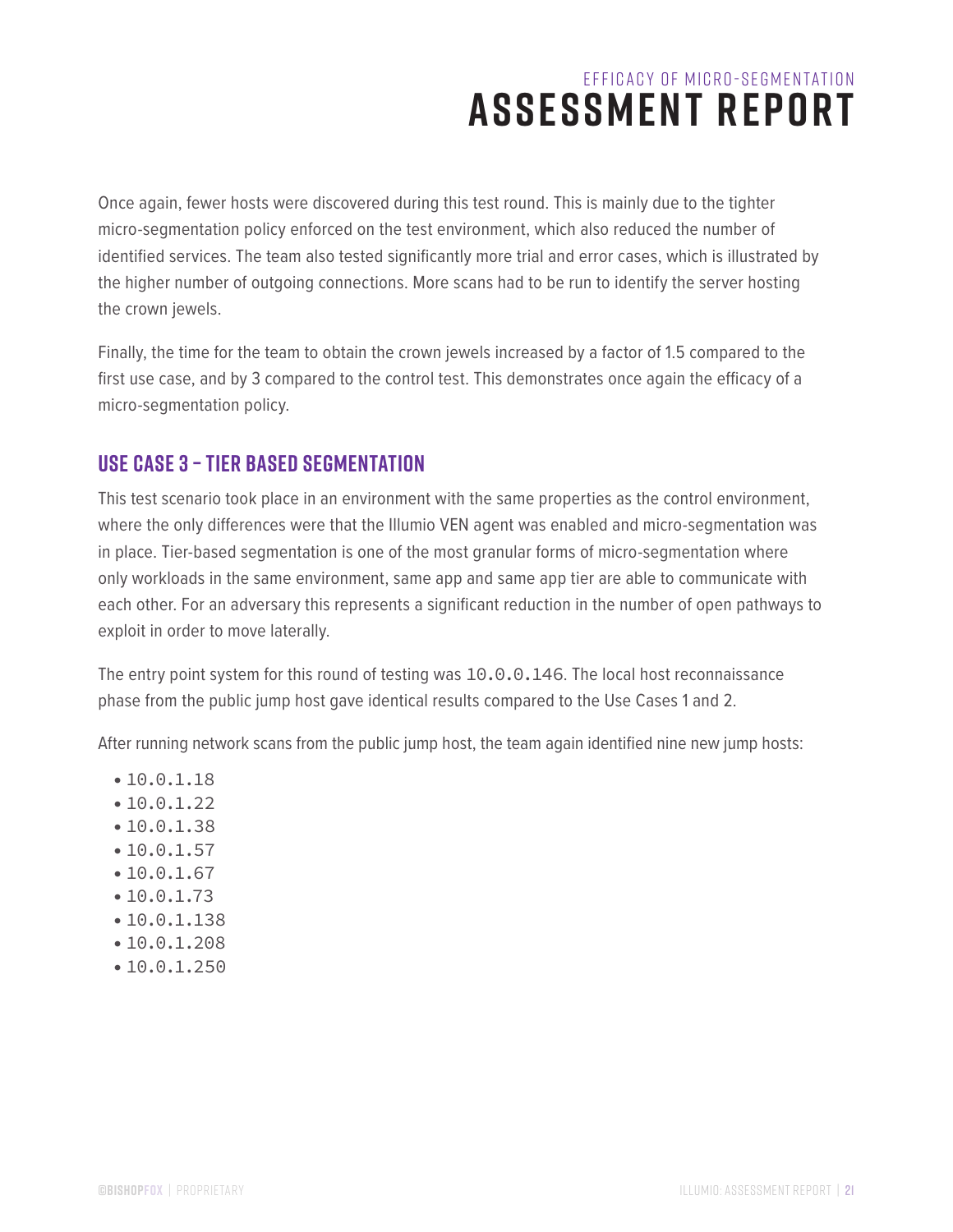The team then restarted the attack loop sequentially from these discovered hosts to collect local host information, and then perform network scans. This second round of reconnaissance and discovery revealed that the README.txt file was present on 10.0.1.146, reachable from 10.0.1.18:

[centos@**ip-10-0-1-18** ~]\$ ssh **10.0.1.146** cat README.txt #Postgres commands **sudo -u postgres psql #local connection \l #list all databases \c crown\_jewels #crown\_jewels db select \* from users; #get ssn**

**FIGURE 14 –** First clue retrieved on 10.0.1.146

From there, the team analyzed the local reconnaissance results extracted from all the hosts from the second jump list above to identify the running Postgres server instances. Then they sequentially attempted to connect to all of them through SSH to retrieve the crown jewels.

This method was not successful. As a result, the team restarted the attack loop from the hosts accessible from the second jump location, but with more targeted scans (focusing on SSH exposed ports). By analyzing the results, the team identified one server, 10.0.1.137, that had access to a completely new set of targets, including the server that stored the crown jewels: 10.0.1.248.

```
[centos@ip-10-0-1-137 ~]$ for x in $(cat up.txt); do echo "=== $x ==="; ssh -o
StrictHostKeyChecking=no -p 1357 $x "sudo -u postgres psql -d crown_jewels 
-c 'select * from users;' 2>/dev/null"; done
== 10.0.1.7 ==== 10.0.1.244 ===== 10.0.1.248 ===
 id | first_name | last_name | ssn
----+------------+-----------+-----------
  1 | test | test | 157783680
(1 row)
```
**FIGURE 15 –** Crown jewels retrieval on 10.0.1.248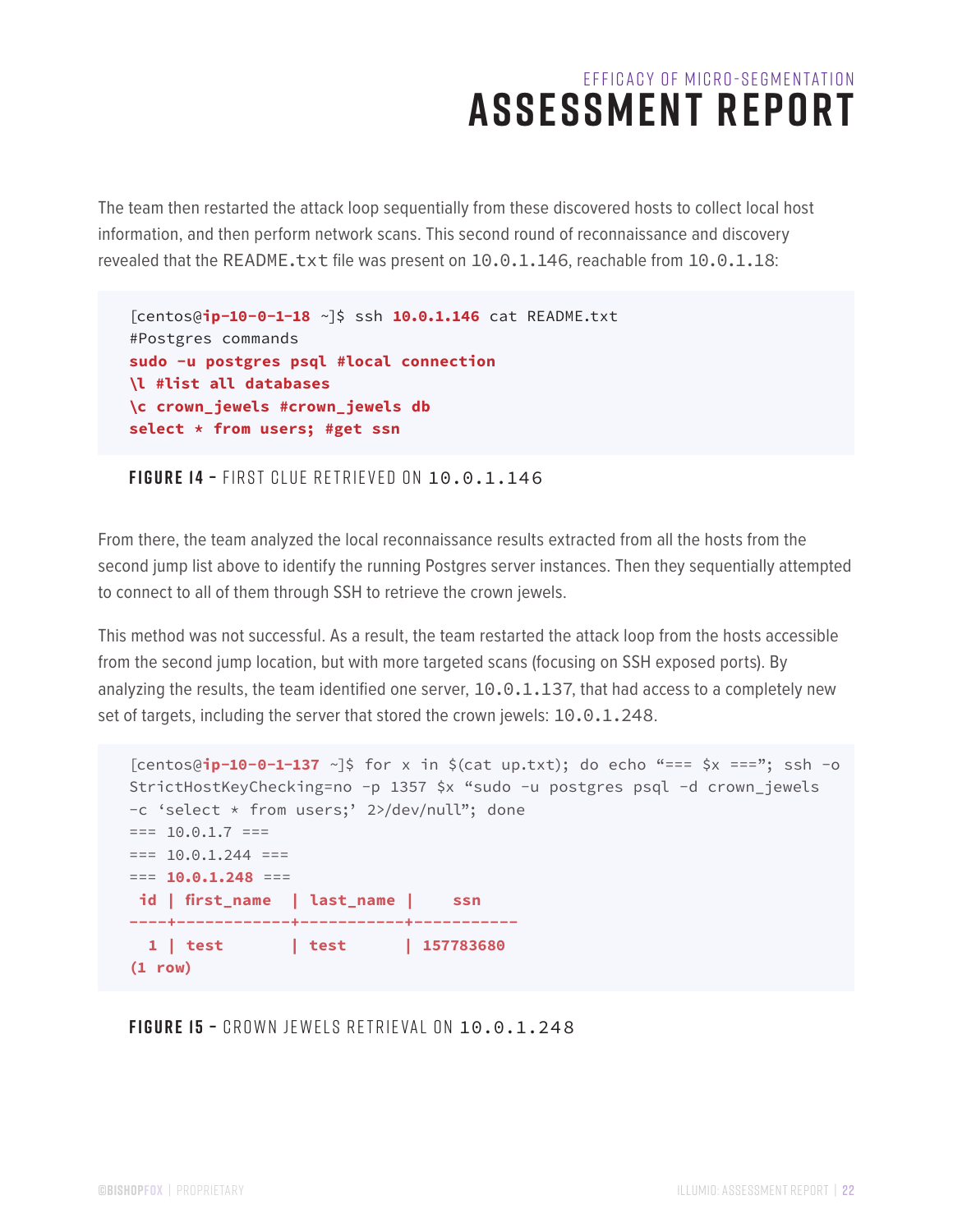| <b>MEASUREMENT TYPE</b>         | <b>VALUE</b> |
|---------------------------------|--------------|
| Number of identified hosts      | 99           |
| Number of identified open ports | 130          |
| Time to obtain the crown jewels | 4.75 hours   |
| Outgoing connections            | 187,564      |
| <b>Blocked connections</b>      | 181,772      |
| Allowed connections             | 5,792        |

**The following table illustrates the measurements related to this test round:**

Due to the tight tier-based micro-segmentation policy, the team had to enumerate all the hosts available in the test environment to identify the one storing the trophy data. The decreased number of discovered ports is explained by both the tighter network filtering policy and the change in the approach operated near the end of the testing round. As the team found the first clue early in the test round, the number of scanned ports decreased due to more targeted scans. This is the main reason behind the low number of outgoing connections observed by the Illumio team.

Finally, the time for the team to obtain the crown jewels increased by a factor of 2.11 compared to the second use case, and by 9.5 compared to the control test.

### **Use Case 2 – 500 Workloads**

This scenario is a replica of Use Case 2, but with the number of workloads increased to 500 (instead of 100) in order to understand how the total number of workloads impacted the time needed to enumerate the network and capture the trophy.

The approach and initial observations made by the assessment team were identical to those for Use Case 2. The only noticeable difference was the time it took to perform the sequential network scanning activities.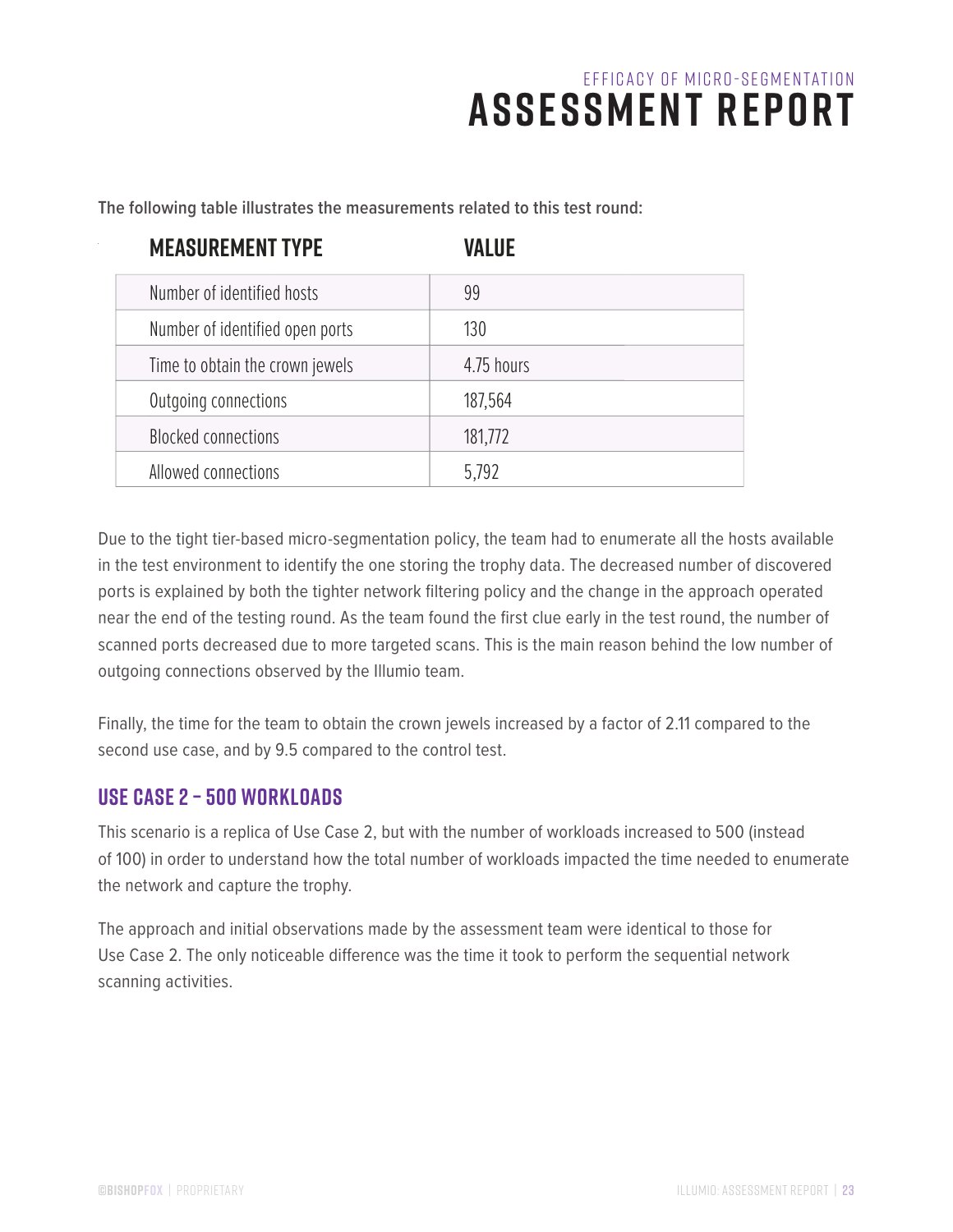**The following table illustrates the measurements related to this test round:**

| <b>MEASUREMENT TYPE</b>         | VALUE      |
|---------------------------------|------------|
| Number of identified hosts      | 499        |
| Number of identified open ports | 2,489      |
| Time to obtain the crown jewels | 4.25 hours |
| Outgoing connections            | 13,796,977 |
| <b>Blocked connections</b>      | 123,068    |
| Allowed connections             | 13,673,909 |

Multiplying the environment size by five had a direct impact on the time required for the assessment team to retrieve the crown jewels. Time to reach the objective in this scenario increased by a factor of 1.88 compared to Use Case 2, and by 8.5 compared to the control environment.

The number of outgoing connections was slightly lower because at this stage of the testing, the team leveraged information from the local host firewall rules to identify the next reachable hosts instead of blindly scanning the network to discover the hosts. This also allowed the team to identify all the hosts in the environment.

### **Use Case 2 – 1,000 Workloads**

This scenario is a replica of Use Case 2, but with the number of workloads increased to 1,000 (instead of 100).

The approach and initial observations made by the assessment team were identical to those for Use Case 2. The only noticeable difference was the time it took to perform the network scanning activities.

**The following table describes the measurements related to this test round:**

| <b>MEASUREMENT TYPE</b>         | VALUE      |
|---------------------------------|------------|
| Number of identified hosts      | 999        |
| Number of identified open ports | 5,168      |
| Time to obtain the crown jewels | 11 hours   |
| Outgoing connections            | 23,360,897 |
| <b>Blocked connections</b>      | 185,233    |
| Allowed connections             | 23,175,664 |